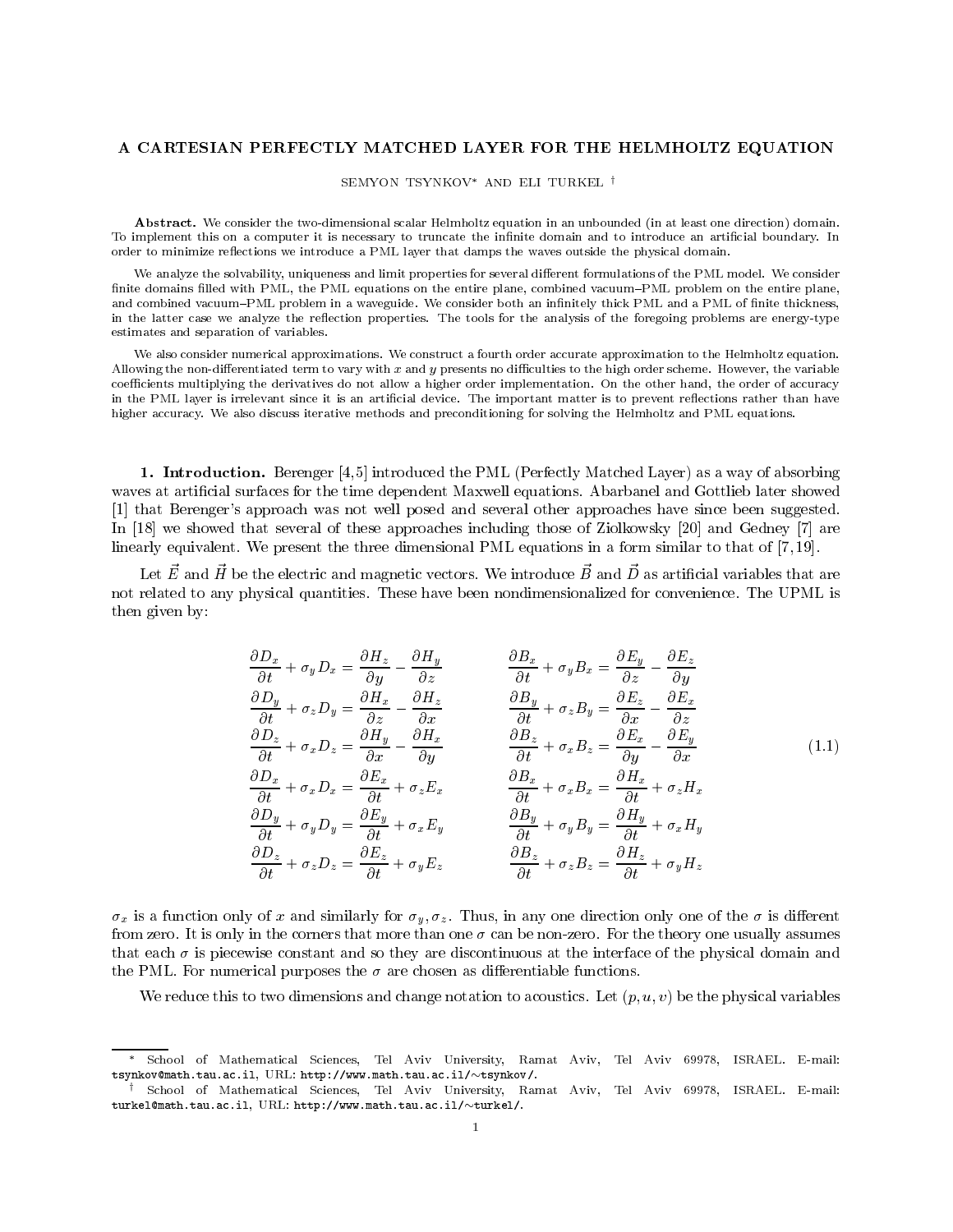and  $(P, U, V)$  be artificial variables. Then we get

$$
P_t + \sigma_x P = c (u_x + v_y)
$$
  
\n
$$
P_t = p_t + \sigma_y p
$$
  
\n
$$
U_t = cp_x
$$
  
\n
$$
U_t + \sigma_y U = u_t + \sigma_x u
$$
  
\n
$$
V_t + \sigma_y V = cp_y
$$
  
\n
$$
V_t + \sigma_x V = v_t
$$

Fourier transforming in time and eliminating the artificial variables results in the following system:

$$
i\omega s_x s_y p = c (u_x + v_y)
$$
  
\n
$$
i\omega \frac{s_x}{s_y} u = cp_x
$$
  
\n
$$
i\omega \frac{s_y}{s_x} v = cp_y
$$
\n(1.2)

where

$$
s_x = 1 + \frac{\sigma_x}{i\omega} \quad , \quad s_y = 1 + \frac{\sigma_y}{i\omega}.
$$
 (1.3)

We convert this to a second order equation (see  $[18]$ ) for p. For convenience we shall label the solution as  $u$  rather than the physical variable  $p$ .

$$
\mathbf{L}u \equiv \frac{\partial}{\partial x} \left( \frac{s_y}{s_x} \frac{\partial u}{\partial x} \right) + \frac{\partial}{\partial y} \left( \frac{s_x}{s_y} \frac{\partial u}{\partial y} \right) + s_x s_y \omega^2 u = 0, \tag{1.4}
$$

The quantities  $\sigma_x$  and  $\sigma_y$  are real and non-negative,  $\sigma_x \ge 0$  and  $\sigma_y \ge 0$ . In the areas where at least one of these quantities is positive,  $\sigma_x > 0$  or  $\sigma_y > 0$ , the equation attenuates traveling waves. In the areas where both  $\sigma_x = 0$  and  $\sigma_y = 0$  this reduces to the Helmholtz equation:

$$
\Delta u + \omega^2 u = 0. \tag{1.5}
$$

2. Theoretical Foundations. We will study the solvability and uniqueness of the Helmholtz PML equation in Cartesian coordinates. For the rest of this section, we will assume for simplicity that  $\sigma_x$  and  $\sigma_y$ of (1.3) are piece-wise constant functions and specically, they are zero inside the physical domain and each equal to a (non-zero) constant in the PML layer. This assumption simplies the analysis and at the same time does not present any signicant limitations, as it can be alleviated ata later stage. The piece-wise constant character of the coefficients implies that for any particular problem that combines both the areas of vacuum  $(1.5)$  and PML  $(1.4)$ , special boundary conditions have to be set at the interfaces between different areas. These boundary conditions are standard for elliptic equations with discontinuous coefficients, i.e., continuity of the solution and its normal 
ux across the interface. A particular formulation of the interface conditions will be discussed later on, see Section 2.3.

**2.1. Uniqueness on a Bounded Domain.** The solution to the Helmholtz equation  $(1.5)$  on a bounded domain, in particular, solution to the Dirichlet boundary-value problem, may be non-unique. This happens when  $\omega^2$  of (1.5) is an eigenvalue of the corresponding Laplacian boundary-value problem. The following theorem implies that there exists no more than one solution of equation 1.4 on a bounded domain with the Dirichlet boundary conditions.

THEOREM 2.1. Let  $\Omega \subset \mathbb{R}^2$  be a bounded domain and  $u = u(x, y)$ ,  $(x, y) \in \Omega$ , satisfy equation (1.4) with the Dirichlet boundary condition use  $\mathbf{P}$  and use  $\mathbf{P}$  and use  $\mathbf{P}$  and use  $\mathbf{P}$  $\big|_{\partial\Omega} = 0.$  Then,  $u(x, y) \equiv 0, (x, y) \in \Omega$ .

*Proof.* Let  $\bar{u}$  be the complex conjugate of u. Using the energy method we have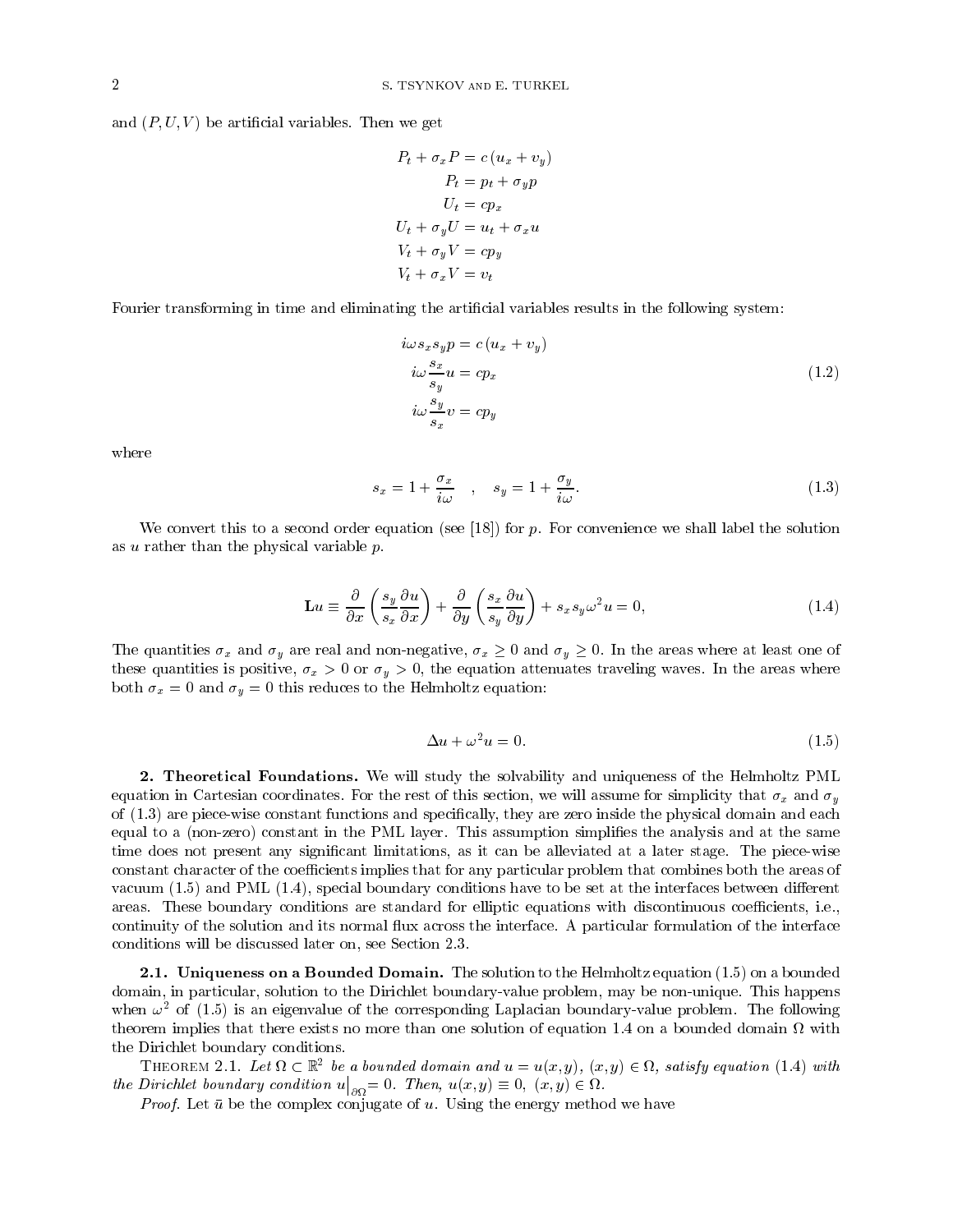$$
\int_{\Omega} \bar{u} \, \mathbf{L} u \, d\Omega = \int_{\Omega} \left[ \bar{u} \frac{\partial}{\partial x} \left( \frac{s_y}{s_x} \frac{\partial u}{\partial x} \right) + \bar{u} \frac{\partial}{\partial y} \left( \frac{s_x}{s_y} \frac{\partial u}{\partial y} \right) + s_x s_y \omega^2 |u|^2 \right] d\Omega =
$$
\n
$$
= \int_{\Omega} \left[ \frac{\partial}{\partial x} \left( \frac{s_y}{s_x} \bar{u} \frac{\partial u}{\partial x} \right) + \frac{\partial}{\partial y} \left( \frac{s_x}{s_y} \bar{u} \frac{\partial u}{\partial y} \right) + s_x s_y \omega^2 |u|^2 \right] d\Omega - \int_{\Omega} \left[ \frac{s_y}{s_x} \left| \frac{\partial u}{\partial x} \right|^2 + \frac{s_x}{s_y} \left| \frac{\partial u}{\partial y} \right|^2 \right] d\Omega =
$$
\n
$$
= \int_{\partial \Omega} \left[ \frac{s_y}{s_x} \bar{u} \frac{\partial u}{\partial x} n_x + \frac{s_x}{s_y} \bar{u} \frac{\partial u}{\partial y} n_y \right] dl - \int_{\Omega} \left[ \frac{s_y}{s_x} \left| \frac{\partial u}{\partial x} \right|^2 + \frac{s_x}{s_y} \left| \frac{\partial u}{\partial y} \right|^2 - s_x s_y \omega^2 |u|^2 \right] d\Omega,
$$

here nx and ny are the Cartesian components of the outward normal <sup>n</sup> to the boundary @ and dl is the  $\mathcal{L}$ element of the arc length along  $\mathcal{L}$  is equal zero because using  $\mathcal{L}$  $\big|_{\partial\Omega} = 0$ . Since  $u(x, y)$  is a solution of  $\{1,4\}$  on  $\{1,4\}$  on  $\{1,4\}$  or  $\{1,4\}$ 

$$
\int_{\Omega} \left[ \frac{s_y}{s_x} \left| \frac{\partial u}{\partial x} \right|^2 + \frac{s_x}{s_y} \left| \frac{\partial u}{\partial y} \right|^2 - s_x s_y \omega^2 |u|^2 \right] d\Omega = 0. \tag{2.1a}
$$

 $\Omega$  is a constant across , which is a constant across , which is a constant across , which is a constant across  $\mu$ 

$$
\int_{\Omega} \left[ \frac{1}{s_x^2} \left| \frac{\partial u}{\partial x} \right|^2 + \frac{1}{s_y^2} \left| \frac{\partial u}{\partial y} \right|^2 - \omega^2 |u|^2 \right] d\Omega = 0.
$$
\n(2.1b)

Both the real and imaginary part of the left-hand side of (2.1b) must separately equal to zero. Using (1.3), this yields for the imaginary part:

$$
\Im \int_{\Omega} \left[ \frac{1}{s_x^2} \left| \frac{\partial u}{\partial x} \right|^2 + \frac{1}{s_y^2} \left| \frac{\partial u}{\partial y} \right|^2 - \omega^2 |u|^2 \right] d\Omega = \int_{\Omega} \left[ \frac{2\sigma_x \omega^3}{(\sigma_x^2 + \omega^2)^2} \left| \frac{\partial u}{\partial x} \right|^2 + \frac{2\sigma_y \omega^3}{(\sigma_y^2 + \omega^2)^2} \left| \frac{\partial u}{\partial y} \right|^2 \right] d\Omega = 0. \tag{2.2}
$$

From (2.2) we conclude that as long as  $\sigma_x$  and  $\sigma_y$  are of the same sign and are non-zero,  $\nabla u \equiv 0$  on the entire  $\Omega$ , which means  $u(x, y) \equiv \text{const}$ ,  $(x, y) \in \Omega$ . From the homogeneous Dirichlet boundary condition it then immediately follows that  $u(x, y) \equiv 0, (x, y) \in \Omega$ .  $\Box$ 

In applications, the PML equations of type (1.4) are most often used for rectangular geometries.

PROPOSITION 2.2. Let  $\Omega \subset \mathbb{R}^2$  be a rectangular domain with its sides aligned with the Cartesian directions x and y, and  $u = u(x, y)$ ,  $(x, y) \in \Omega$ , satisfy equation (1.4) and a general Robin boundary condition  $\alpha u + \beta \frac{\partial}{\partial n}|_{\partial \Omega} = 0$  $\big|_{\partial\Omega} = 0$ ; where  $\alpha = \alpha(l) \in \mathbb{R}$  and  $\beta = \beta(l) \in \mathbb{R}$  are real functions,  $\alpha \geq 0$ ,  $\beta > 0$ . Then,  $u(x, y) \equiv 0$ ,  $(x, y) \in \Omega$ .

Proof. We repeat the steps of the proof of Theorem 2.1.

$$
\int_{\Omega} \bar{u} \mathbf{L} u \, d\Omega = \int_{\partial \Omega} \left[ \frac{s_y}{s_x} \bar{u} \frac{\partial u}{\partial x} n_x + \frac{s_x}{s_y} \bar{u} \frac{\partial u}{\partial y} n_y \right] dl - \int_{\Omega} \left[ \frac{s_y}{s_x} \left| \frac{\partial u}{\partial x} \right|^2 + \frac{s_x}{s_y} \left| \frac{\partial u}{\partial y} \right|^2 - s_x s_y \omega^2 |u|^2 \right] d\Omega.
$$

Since is a Cartesian rectangle, we can rewrite the rst integral on the right-hand side of the previous equality using the fact that for the x-aligned sides of the rectangle  $dl = dx$ ,  $n_x = 0$ , and  $n_y = \pm 1$ , and for its y-aligned sides  $dl = dy$ ,  $n_x = \pm 1$ , and  $n_y = 0$ . We also take into account that when  $n_x = 0$  and  $n_y = \pm 1$ , the original Robin boundary condition reduces to  $\alpha u \pm \beta \frac{\partial u}{\partial u} = 0$ , respectively; and for  $n_x = \pm 1$ ,  $n_y = 0$  it reduces to  $\alpha u \pm \beta \frac{\partial u}{\partial y} = 0$ , respectively. Thus, using that  $Lu = 0$  we obtain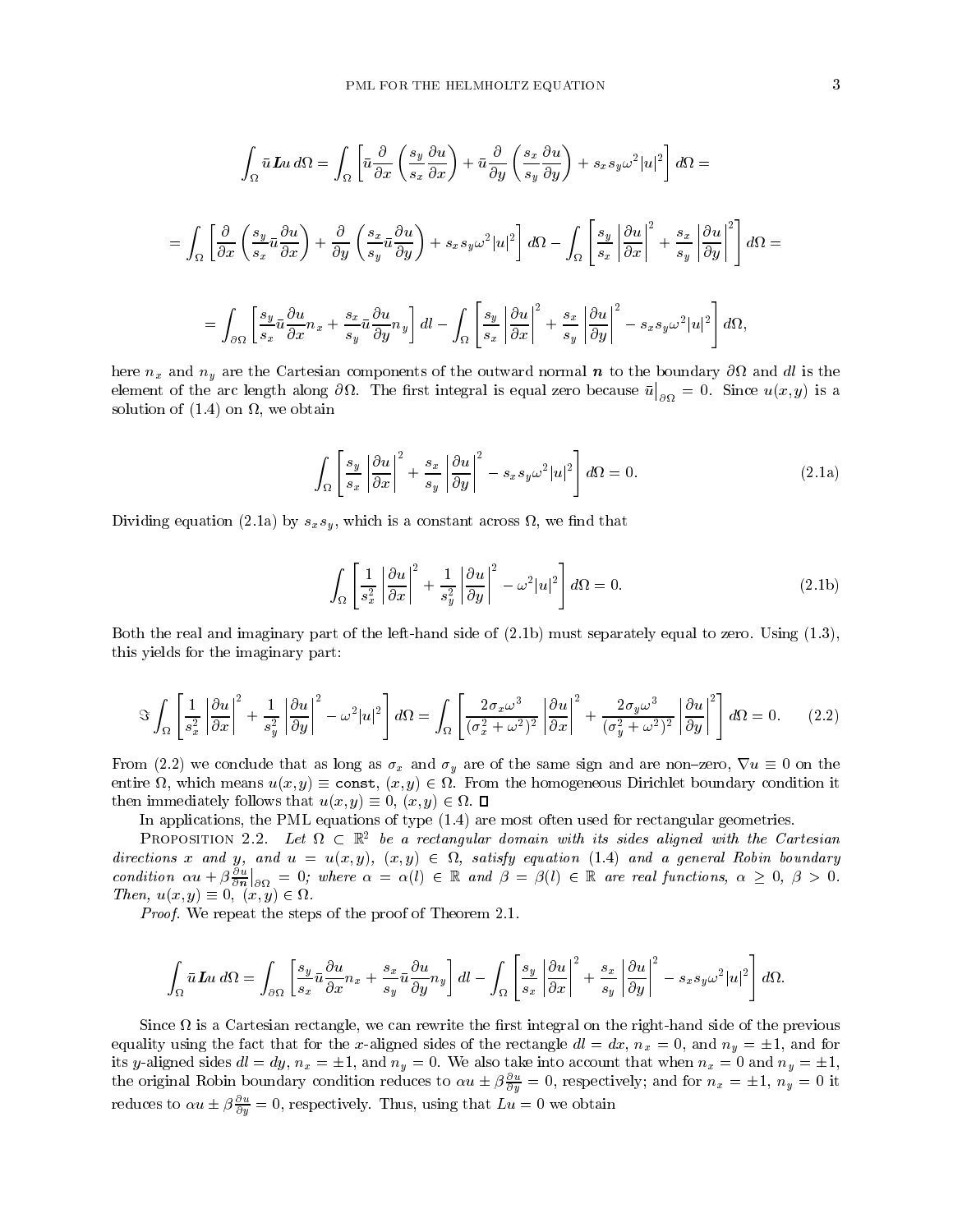$$
-\int_{\partial\Omega} \frac{s_x}{s_y} \frac{\alpha}{\beta} |u|^2 dx - \int_{\partial\Omega} \frac{s_y}{s_x} \frac{\alpha}{\beta} |u|^2 dy - \int_{\Omega} \left[ \frac{s_y}{s_x} \left| \frac{\partial u}{\partial x} \right|^2 + \frac{s_x}{s_y} \left| \frac{\partial u}{\partial y} \right|^2 - s_x s_y \omega^2 |u|^2 \right] d\Omega = 0. \tag{2.3}
$$

Splitting the imaginary and real parts in (2.3) as before, we get:

$$
\int_{\partial\Omega} \frac{2\sigma_y \omega^3}{(\sigma_y^2 + \omega^2)^2} \frac{\alpha}{\beta} |u|^2 dx + \int_{\partial\Omega} \frac{2\sigma_x \omega^3}{(\sigma_x^2 + \omega^2)^2} \frac{\alpha}{\beta} |u|^2 dy + \tag{2.4}
$$

$$
+\int_{\Omega} \left[ \frac{2\sigma_x \omega^3}{(\sigma_x^2 + \omega^2)^2} \left| \frac{\partial u}{\partial x} \right|^2 + \frac{2\sigma_y \omega^3}{(\sigma_y^2 + \omega^2)^2} \left| \frac{\partial u}{\partial y} \right|^2 \right] d\Omega = 0.
$$

From (2.4) we see that both  $\nabla u \equiv 0$ ,  $(x, y) \in \Omega$ , and  $u|_{\infty} = 0$ .  $\big|_{\partial\Omega} = 0$ . This implies the desired statement.  $\square$ 

A typical conguration of the problem solved numerically with the help of the PML methodology includes a rectangular computational domain surrounded by the PML of a finite thickness. As a rule, inside the PML  $\sigma_x = 0$  for the x-aligned portions of the layer, and  $\sigma_y = 0$  for its y-aligned portions.

PROPOSITION 2.3. Let  $\Omega \subset \mathbb{R}^2$  be a rectangular domain with its sides aligned with the Cartesian directions x and y, and  $u = u(x, y)$ ,  $(x, y) \in \Omega$ , satisfy equation (1.4) with  $s_y \equiv 1$  and Dirichlet boundary condition use the condition of the condition of the condition of the condition of the condition of the condition of the condition of the condition of the condition of the condition of the condition of the condition of the  $\big|_{\partial\Omega} = 0$ . Then,  $u(x, y) \equiv 0$ ,  $(x, y) \in \Omega$ .

*Proof.* We again repeat the steps of the proof of Theorem 2.1. Taking into account that  $s_y \equiv 1$ , we obtain instead of (2.2):

$$
\Im \int_{\Omega} \left[ \frac{1}{s_x^2} \left| \frac{\partial u}{\partial x} \right|^2 + \left| \frac{\partial u}{\partial y} \right|^2 - \omega^2 |u|^2 \right] d\Omega = \int_{\Omega} \frac{2\sigma_x \omega^3}{(\sigma_x^2 + \omega^2)^2} \left| \frac{\partial u}{\partial x} \right|^2 d\Omega = 0. \tag{2.5}
$$

From (2.5) we conclude that  $\partial u/\partial x \equiv 0$  across the entire  $\Omega$ , which implies that  $u(x, y) = u(y)$  or in other words,  $u(x, y) = \text{const}$  along every line parallel to the x-axis. Since every line of this kind intersects the  $\mathcal{A}$  , and the values of u at the values of the values of the homogeneous of the homogeneous of the homogeneous of the homogeneous of the homogeneous of the homogeneous of the homogeneous of the homogeneous of the hom dirichlet boundary conditions are a set of the condition under the condition under the condition under the condition under the condition under the condition under the condition under the condition under the condition under  $\big|_{\partial\Omega} = 0$ , we obtain that  $u(x, y) = 0$  along every line parallel to the x-axis and therefore,  $u(x, y) \equiv 0, (x, y) \in \Omega$ .  $\Box$ 

REMARK 2.4. A result similar to the one of Proposition 2.3 holds for  $s_x \equiv 1$ .

The extension of these proofs to three dimensions is straightforward.

2.2. Solvability and Uniqueness on the Entire Plane. It is known that the solution to the  ${\tt H}$ elmholtz equation (1.5) on an unbounded domain, in particular, on the entire  ${\tt \mathbb{R}}$  , is not determined uniquely by only requiring that it vanish or be bounded at infinity. To guarantee uniqueness, one typically needs some additional conditions at "infinity." These are usually expressed as a requirement that all waves at infinity be outgoing, which, in turn, requires a definition of incoming and outgoing waves. For the time-dependent wave equation it is obvious what is meant by incoming and outgoing waves. However, the Helmholtz equation is obtained by a Fourier transform, in time, of the wave equation. Accordingly, the definition of incoming/outgoing in the Fourier domain depends on the definition of the Fourier transform, i.e., whether  $e$  is used or  $e$  inus, considering for simplicity the one-dimensional case first, we conclude that in the Helmholtz framework one can define outgoing waves for  $x \rightarrow +\infty$  as those that behave as either  $e$  for  $e$  , where the sign is arbitrary; it is only required that one be consistent. (Note, in  $\,$ 1D for  $x \to -\infty$  the signs will reverse.) In this paper we shall define, as is usual in electromagnetics, an outgoing wave as  $e^{+\pi x}$ . Accordingly,  $\sigma_x$  (and  $\sigma_y$ ) in (1.4) are required to be positive, because in this case consistently with the definition of the Fourier transform, the PML equation attenuates traveling waves, see below. Switching the definition of outgoing waves would require that  $\sigma_x$  (and  $\sigma_y$ ) be negative. Hence, if  $\sigma_x$ and  $\sigma_y$  are considered functions of  $\omega$  they must be even functions.

In the two-dimensional case the additional conditions specified as  $r \equiv \sqrt{x^2 + y^2} \longrightarrow \infty$  in order to guarantee uniqueness are known as the Sommerfeld radiation conditions: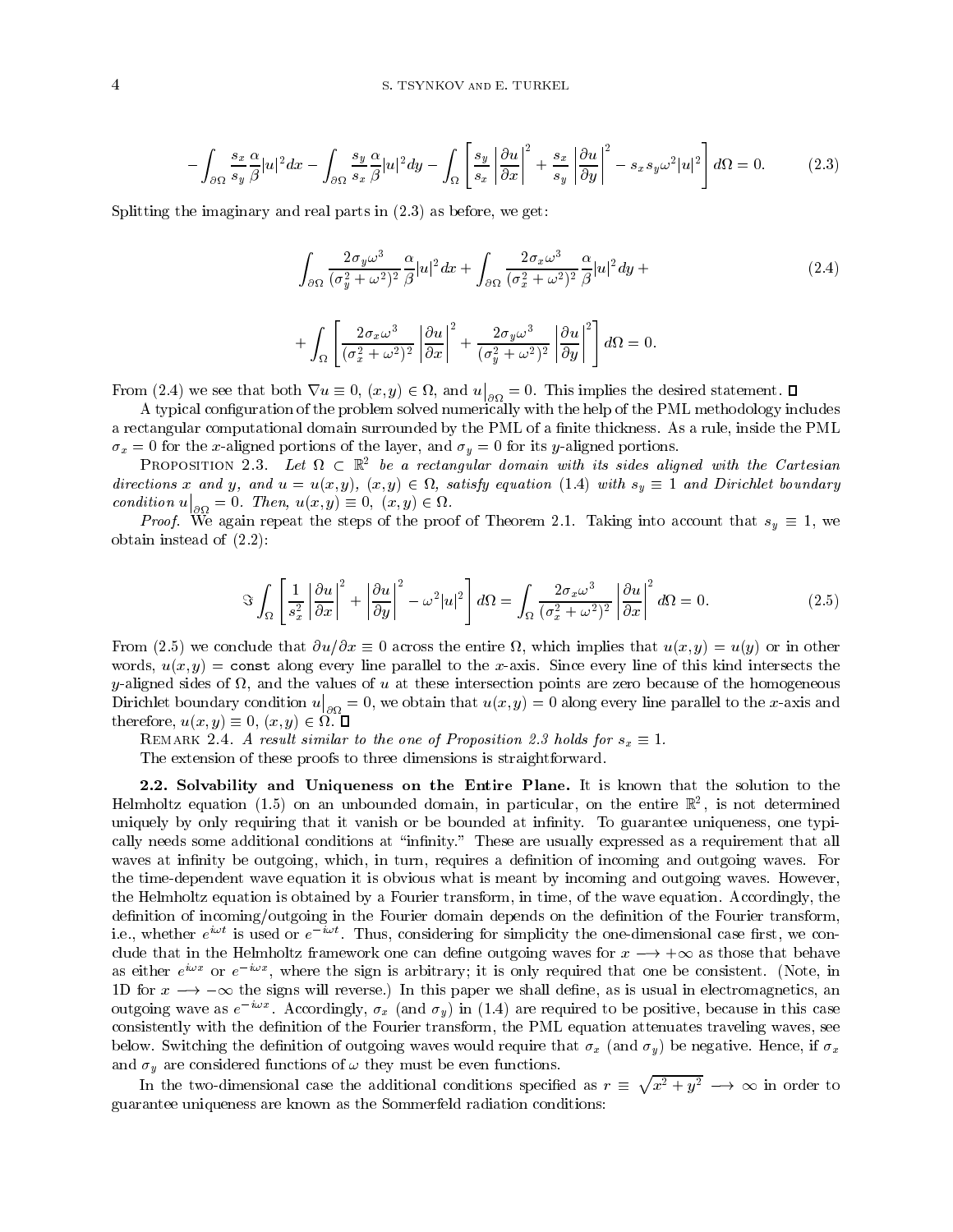$$
u = O(r^{-1/2}),
$$
\n(2.6a)

$$
\frac{\partial u}{\partial r} + i\omega u = o(r^{-1/2}).\tag{2.6b}
$$

Boundary conditions (2.6) guarantee that the solution at infinity be composed of the outgoing waves only. Similarly to the one-dimensional case mentioned previously, the sign in front of  $i\omega u$  depends on the definition of an outgoing wave. The fundamental solution of the Helmholtz operator with boundary conditions 2.6, i.e., the solution to the non-homogeneous equation

$$
\Delta \mathcal{E}_0 + \omega^2 \mathcal{E}_0 = \delta,\tag{2.7}
$$

where  $\delta$  is Dirac's measure at 0, is given by the Hankel function

$$
\mathcal{E}_0 = \frac{\pi}{2i} H_0^{(2)}(\omega r). \tag{2.8}
$$

In contradistinction to the Helmholtz equation (1.5), one does not need any special radiation conditions at infinity, like conditions  $(2.6)$ , to ensure the solvability and uniqueness for the PML equation  $(1.4)$ . Let us introduce the Schwartz space of test functions  $\mathcal{D}$ (

 $mannov$  ) that consists of all compactly supported inhiftely differentiable functions on  $\mathbb R$  and the space of distributions  $\mathcal{D}'(\mathbb{R}^2)$ , which is a conjugate space to  $\mathcal{D}(\mathbb{R}^2)$ , i.e., the space of all linear continuous functionals over  $\mathcal{D}(\mathbb{R}^2)$ . Along with  $\mathcal{D}(\mathbb{R}^2)$  and  $\mathcal{D}'(\mathbb{R}^2)$ , we also consider the space of test functions  $\mathcal{S}(\mathbb{R}^2)$  that contains all innitely dierentiable functions on R2 that for large values of the argument decay with all their derivatives faster then any power of  $r^{-1} = (x^2 + y^2)^{-1/2}$ , and the space of tempered distributions  $\mathcal{S}'(\mathbb{R}^2)$ , which is a conjugate space to  $\mathcal{S}(\mathbb{R}^2)$ , i.e., the space of all continuous linear functionals over  $\mathcal{S}(\mathbb{R}^2)$ . Clearly,  $\mathcal{D}(\mathbb{R}^2) \subset \mathcal{S}(\mathbb{R}^2)$  and consequently,  $\mathcal{S}'(\mathbb{R}^2) \subset \mathcal{D}'(\mathbb{R}^2)$ .

THEOREM 2.5. Let  $f \in \mathcal{D}'(\mathbb{R}^2)$  be a compactly supported distribution. Then, the equation

$$
\frac{\partial}{\partial x}\left(\frac{s_y}{s_x}\frac{\partial u}{\partial x}\right) + \frac{\partial}{\partial y}\left(\frac{s_x}{s_y}\frac{\partial u}{\partial y}\right) + s_x s_y \omega^2 u = f\tag{2.9}
$$

is solvable in the Schwartz space  $\mathcal{D}'(\mathbb{R}^2)$ .

*Proof.* We need to consider two different cases. First assume that both  $\sigma_x \neq 0$  and  $\sigma_y \neq 0$  (see (1.3)), i.e., both  $s_x$  and  $s_y$  are complex. By applying the Fourier transform technique, we obtain that the tempered fundamental solution of the differential operator  $\boldsymbol{L}$  of (1.4), i.e., the solution of equation

$$
\frac{\partial}{\partial x}\left(\frac{s_y}{s_x}\frac{\partial \mathcal{E}}{\partial x}\right) + \frac{\partial}{\partial y}\left(\frac{s_x}{s_y}\frac{\partial \mathcal{E}}{\partial y}\right) + s_x s_y \omega^2 u = \delta\tag{2.10}
$$

in the Schwartz space  $\mathcal{S}'(\mathbb{R}^2)$ ,  $\mathcal{E} \in \mathcal{S}'(\mathbb{R}^2)$ , is given by the inverse Fourier transform of the solution  $F[\mathcal{E}] \in$  $\mathcal{S}'(\mathbb{R}^2)$  of the following algebraic equation

$$
P(\xi, \eta)F[\mathcal{E}] = 1. \tag{2.11}
$$

In equation (2.11) and henceforth,  $F[\cdot]$  denotes the Fourier transform over  $\mathcal{S}'(\mathbb{R}^2)$ , similarly,  $F^{-1}[\cdot]$  will denote the inverse Fourier transform.  $P(\xi, \eta)$  in (2.11) is the symbol of the operator L of (1.4), i.e., the algebraic polynomial

$$
P(\xi, \eta) = -\frac{s_y}{s_x} \xi^2 - \frac{s_x}{s_y} \eta^2 + s_x s_y \omega^2, \qquad (2.12)
$$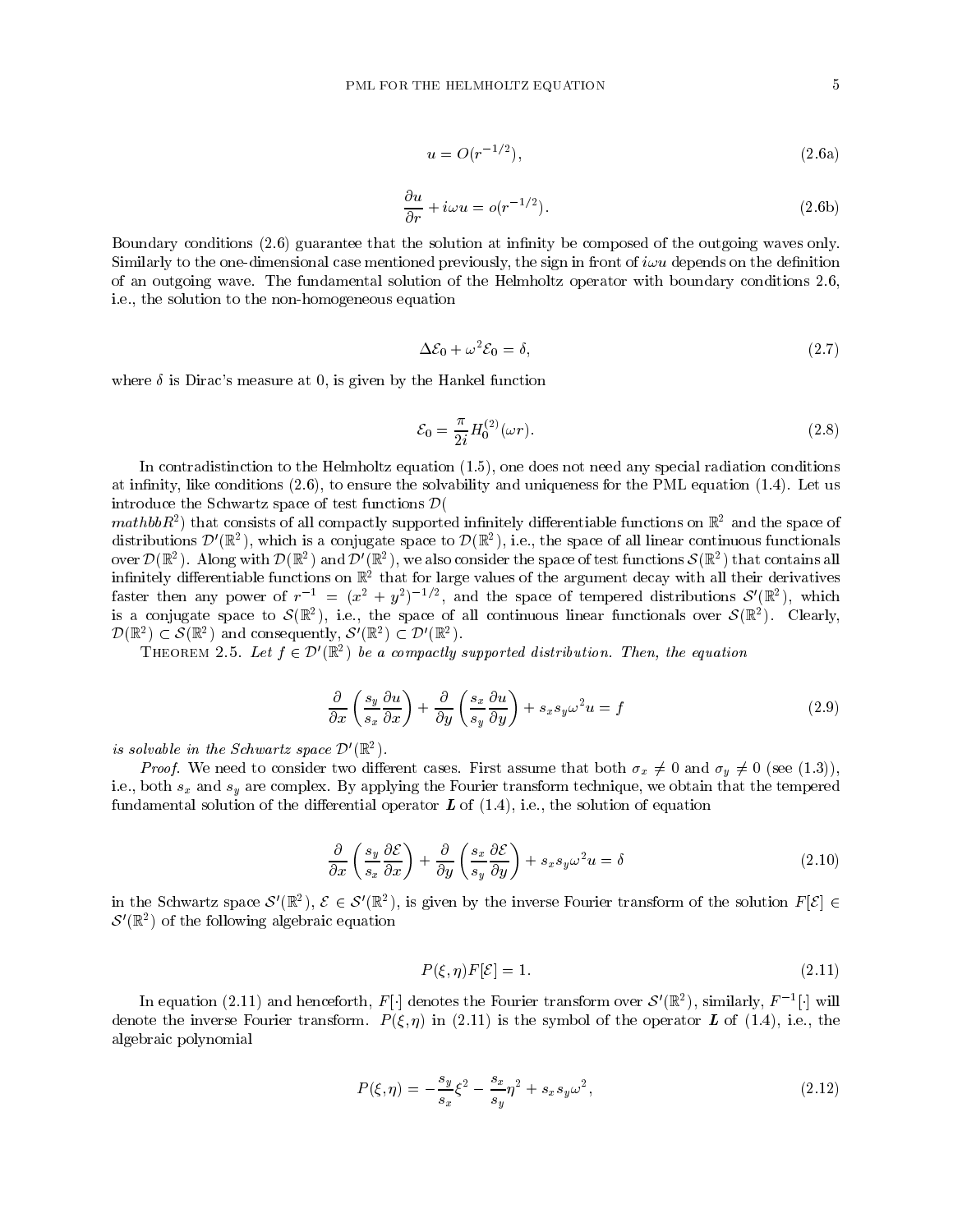# 6 S. TSYNKOV and E. TURKEL

where  $\xi$  and  $\eta$  are the dual Fourier variables to x and y, respectively.

According to the general results of [10], equation (2.10) can always be solved in  $\mathcal{S}'(\mathbb{R}^2)$  with respect to  $F[\mathcal{E}]$  unless  $P(\xi, \eta) \equiv 0$ . For the specific  $P(\xi, \eta)$  given by (2.12), it is particularly easy to explicitly construct the solution. First, we show that the polynomial  $P(\xi, \eta)$  has no real zeros. Indeed, since we are looking for the real solutions of equation  $P(\xi, \eta) = 0$ , we divide both sides of this equation by  $s_x s_y$  and arrive at the following algebraic system

$$
\mathfrak{F}\left(\frac{P(\xi,\eta)}{s_x s_y}\right) \equiv -\omega^2 \left(\frac{2\sigma_x \omega}{(\sigma_x^2 + \omega^2)^2} \xi^2 + \frac{2\sigma_y \omega}{(\sigma_y^2 + \omega^2)^2} \eta^2\right) = 0 \tag{2.13a}
$$

$$
\Re\left(\frac{P(\xi,\eta)}{s_x s_y}\right) \equiv \frac{\sigma_x^2 - \omega^2}{(\sigma_x^2 + \omega^2)^2} \xi^2 + \frac{\sigma_y^2 - \omega^2}{(\sigma_y^2 + \omega^2)^2} \eta^2 + 1 = 0
$$
\n(2.13b)

If  $\sigma_x \neq 0$ ,  $\sigma_y \neq 0$  and  $\omega \neq 0$ , then (2.13a) implies that  $\xi = 0$  and  $\eta = 0$ , which does not satisfy (2.13b). Therefore, the polynomial P (; ) does not have any real roots. Consequently, its inverse is locally integrable on  $\mathbb{R}^2$ ,  $P^{-1}(\xi, \eta) \in L_1^{loc}(\mathbb{R}^2)$ , and, being also bounded at infinity, defines a regular distribution in  $\mathcal{S}'(\mathbb{R}^2)$ . This distribution  $P^{-1}(\xi, \eta) \in \mathcal{S}'(\mathbb{R}^2)$  solves equation (2.11), and the fundamental solution  $\mathcal{E} \in \mathcal{S}'(\mathbb{R}^2)$  of  $\bm{L}$  is then given by  $\mathcal{E} = F^{-1}[P^{-1}(\xi, \eta)]$ . Finally, the solution u of equation (2.9)  $u = \mathcal{E} * f \equiv F^{-1}[P^{-1}(\xi, \eta)F[f]]$ , which always exists in  $\mathcal{D}'(\mathbb{R}^2)$  as f is compactly supported.

The second case that we consider is similar to the one discussed in Proposition 2.3. Assume that  $\sigma_y = 0$ . i.e.,  $s_y \equiv 1$ . Analysis of the system (2.13) then yields that the symbol  $P(\xi, \eta)$  of (2.12) has two real zeros:  $(\xi, \eta) = (0, \pm \omega)$ . We will study the behavior of  $P(\xi, \eta)$  in the neighborhood of one of these roots. The analysis for the second root is the same.

The change of variable  $\tilde{\eta} = \eta - \omega$  yields:

$$
P(\xi, \tilde{\eta}) = -\frac{i\omega}{\sigma_x + i\omega}\xi^2 - \frac{\sigma_x + i\omega}{i\omega}\tilde{\eta}^2 + 2\tilde{\eta}(\omega - i\sigma_x),
$$

and

$$
\Re P = 2\omega\tilde\eta - \tilde\eta^2 - \frac{\omega^2}{\sigma_x^2 + \omega^2}\xi^2 = 2\omega\left(\tilde\eta - \frac{\tilde\eta^2}{2\omega} - \tilde\xi^2\right),
$$

$$
\Im P = -2\sigma_x \tilde{\eta} + \frac{\sigma_x}{\omega}\tilde{\eta}^2 - \frac{\sigma_x\omega}{\sigma_x^2 + \omega^2}\xi^2 = -2\sigma_x\left(\tilde{\eta} - \frac{\tilde{\eta}^2}{2\omega} + \tilde{\xi}^2\right),
$$

where we have introduced another new variable  $\xi^2 = \frac{1}{2} \xi^2$ .  $2(\sigma_x^2 + \omega^2)$ <sup>5</sup>

In fact, we need to study the integrability of  $|P^{-1}(\tilde{\xi}, \tilde{\eta})|$  near  $\eta$  near  $({\tilde{\xi}}, {\tilde{\eta}}) = 0$ . From the previous equalities we derive

$$
\left| P^2(\tilde{\xi}, \tilde{\eta}) \right| = \left[ \left( \tilde{\eta} - \frac{\tilde{\eta}^2}{2\omega} \right)^2 + \tilde{\xi}^4 \right] \left( 4\omega^2 + 4\sigma_x^2 \right) + 8 \left( \sigma_x^2 - \omega^2 \right) \left( \tilde{\eta} - \frac{\tilde{\eta}^2}{2\omega} \right) \xi^2.
$$
 (2.14)

For the second term on the right-hand side of (2.14) we obtain

$$
\left|8(\sigma_x^2-\omega^2)\left(\tilde{\eta}-\frac{\tilde{\eta}^2}{2\omega}\right)\xi^2\right|\leq 4|\sigma_x^2-\omega_2|\left[\left(\tilde{\eta}-\frac{\tilde{\eta}^2}{2\omega}\right)^2+\tilde{\xi}^4\right].
$$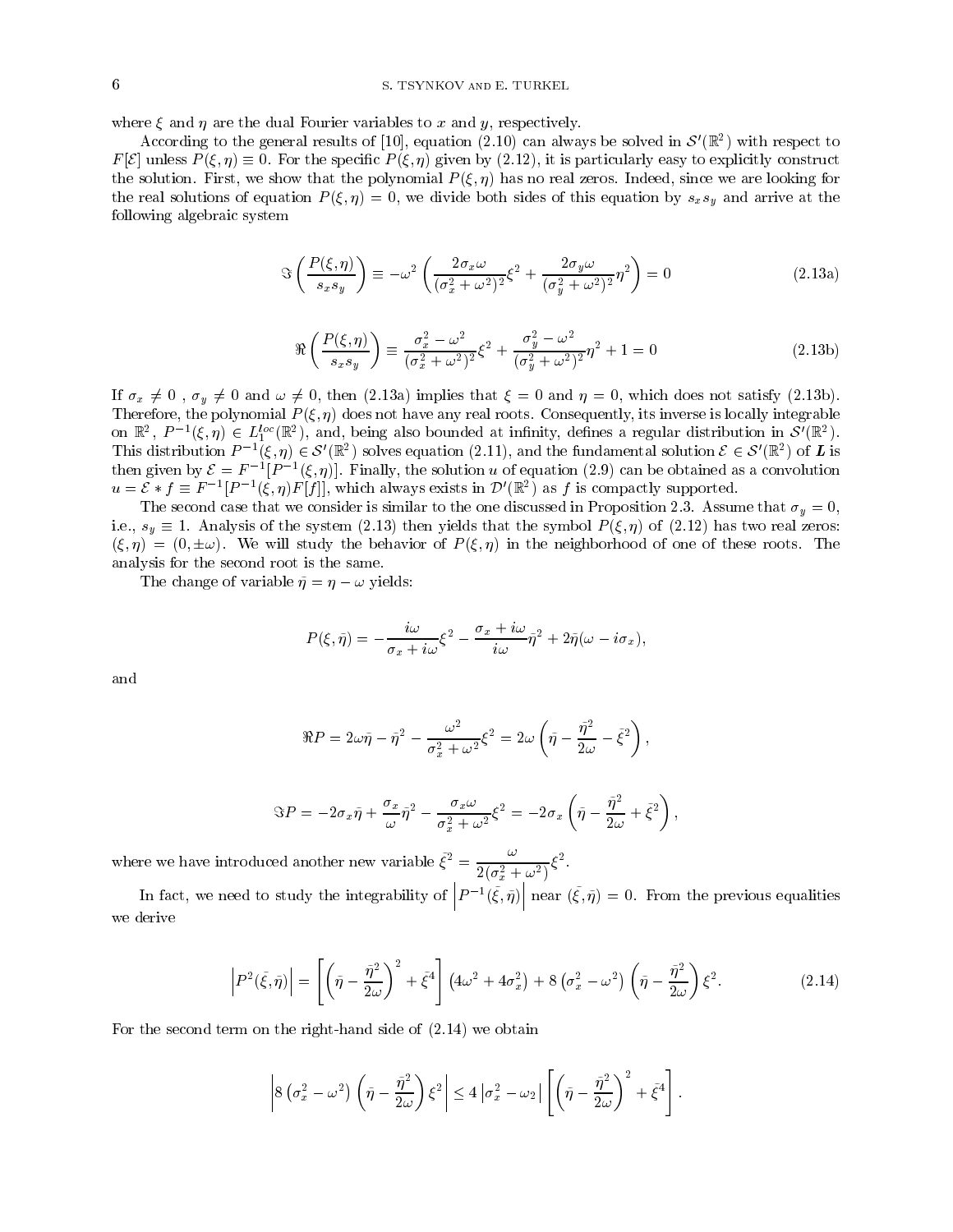Therefore,

$$
\left| P^2(\tilde{\xi}, \tilde{\eta}) \right| \ge 8\omega^2 \left[ \left( \tilde{\eta} - \frac{\tilde{\eta}^2}{2\omega} \right)^2 + \tilde{\xi}^4 \right], \text{ for } \sigma_x^2 \ge \omega^2,
$$

$$
\left| P^2(\tilde{\xi}, \tilde{\eta}) \right| \ge 8\sigma_x^2 \left[ \left( \tilde{\eta} - \frac{\tilde{\eta}^2}{2\omega} \right)^2 + \tilde{\xi}^4 \right], \quad \text{for } 0 < \sigma_x^2 < \omega^2.
$$

It then follows that

$$
\left| P^{-1}(\tilde{\xi}, \tilde{\eta}) \right| = \left| P(\tilde{\xi}, \tilde{\eta}) \right|^{-1} \le \text{const} \left[ \left( \tilde{\eta} - \frac{\tilde{\eta}^2}{2\omega} \right)^2 + \tilde{\xi}^4 \right]^{-1/2}.
$$
 (2.15)

Clearly, near  $\tilde{\eta} = 0$  we have  $\left(\tilde{\eta} - \frac{\tilde{\eta}^2}{2\omega}\right)^2 = O(\tilde{\eta}^2)$  and the <sup>2</sup>) and therefore, the study of integrability of  $|P^{-1}(\tilde{\xi}, \tilde{\eta})|$  near    near  $(\zeta, \eta) = 0$  is reduced to determining whether or not the following integral

$$
\int\limits_{(\bar\xi,\bar\eta)\in U_0}\frac{d\tilde\xi d\tilde\eta}{\sqrt{\tilde\eta^2+\tilde\xi^4}}
$$

is innite for a given small neighborhood  $U_0$  or  $(\zeta, \eta) = 0$ . Because of the symmetry, we can analyze this integral for one quarter only, say  $U_0^+ = U_0 \cap \left\{ \tilde{\xi} \geq 0, \, \tilde{\eta} \geq 0 \right\}$  $\tilde{\xi} \geq 0, \tilde{\eta} \geq 0$ . Introducing the new variable  $\tilde{\zeta}^2 = \tilde{\xi}^4$  and then polar coordinates  $\zeta = p \cos \theta, \eta = p \sin \theta, \omega$  we obtain

$$
\int_{U_0^+} \frac{d\tilde{\xi} d\tilde{\eta}}{\sqrt{\tilde{\eta}^2 + \tilde{\xi}^4}} = \int_{U_0^+} \frac{d\tilde{\zeta} d\tilde{\eta}}{2\sqrt{\tilde{\zeta}}\sqrt{\tilde{\eta}^2 + \tilde{\zeta}^2}} \le \int_0^{\pi/2} \int_0^{\rho_0} \frac{d\rho d\theta}{2\sqrt{\rho \cos \theta}}.
$$
\n(2.16)

The last integral in (2.16) is nite, and therefore we conclude that  $|P^{-1}(\xi,\eta)|$  is loc   is locally absolutely integrable near (; ) = (0; !). A similar argument yields that  $|P^{-1}(\xi,\eta)|$  is loc is locally absolutely integrable near  $(\xi, \eta) =$  $(0, -\omega)$ . Consequently,  $P^{-1}(\xi, \eta) \in L_1^{\text{loc}}(\mathbb{R}^2)$ . Therefore, for the case  $\sigma_y = 0$ , as well as for the previous case  $\sigma_x \neq 0$ ,  $\sigma_y \neq 0$ , the inverse symbol  $P^{-1}(\xi, \eta)$  defines a regular tempered distribution before, the inverse Fourier transform of  $P^{-1}(\xi, \eta)$  is a fundamental solution  ${\cal E}$  of  ${\cal L}$  and the solution of (2.9) in  $\mathcal{D}'(\mathbb{R}^2)$  can be constructed as  $u = \mathcal{E} * f \equiv F^{-1}[P^{-1}(\xi,\eta)F[f]]$ .  $\Box$ 

REMARK 2.6. Theorem 2.5 quarantees the existence of the solution  $u \in \mathcal{D}'(\mathbb{R}^2)$  for any right-hand side  $f \in \mathcal{D}'(\mathbb{R}^2)$  such that the convolution  $\mathcal{E} * f$  exists in  $\mathcal{D}'(\mathbb{R}^2)$ .

For example, if we introduce the polar radius  $\rho = \sqrt{\xi^2 + \eta^2}$  in the space of dual variables  $(\xi, \eta)$  and require that  $|F[f]| \leq \text{const}(1+\varrho)^{-\epsilon}, \epsilon > 0$ , then obviously the convolution  $\mathcal{E} * f$  exists in  $\mathcal{D}'(\mathbb{R}^2)$  because  $\mathcal{E} * f = F^{-1}[P^{-1}F[f]],$   $|P^{-1}(\xi, \eta)| \leq \text{const}(1+\varrho)^{-2}$ , and consequently  $P^{-1}F[f] \in L_1(\mathbb{R}^2)$ .

Remark 2.7. The solution u of equation (2.9) guaranteed by Theorem 2.5 and Remark 2.6 is unique in the class of distributions u from  $\mathcal{D}'(\mathbb{R}^2)$ , for which the convolution with  $\mathcal E$  exists.

Indeed, if  $\mathbf{L}v = 0$  then  $v = v * \delta = v * \mathbf{L}\mathcal{E} = \mathbf{L}v * \mathcal{E} = 0$ .

PROPOSITION 2.8. For every right-hand side  $f: F|f| (1+\varrho)^{-2} \in L_1(\mathbb{R}^2)$ , there is a continuous solution  $u$  of equation  $(2.9)$  that vanishes at infinity.

*Proof.* As shown when proving Theorem 2.5, the inverse symbol  $P = (\xi, \eta)$  of the operator  $L$  is locally absolutely integrable on  $\mathbb{R}^2$ :  $P^{-1}(\xi, \eta) \in L_1^{loc}(\mathbb{R}^2)$ . Also,  $|P^{-1}(\xi, \eta)| \leq$  co  $\vert \leq$  const $(1 + \varrho)^{-2}$ . Therefore,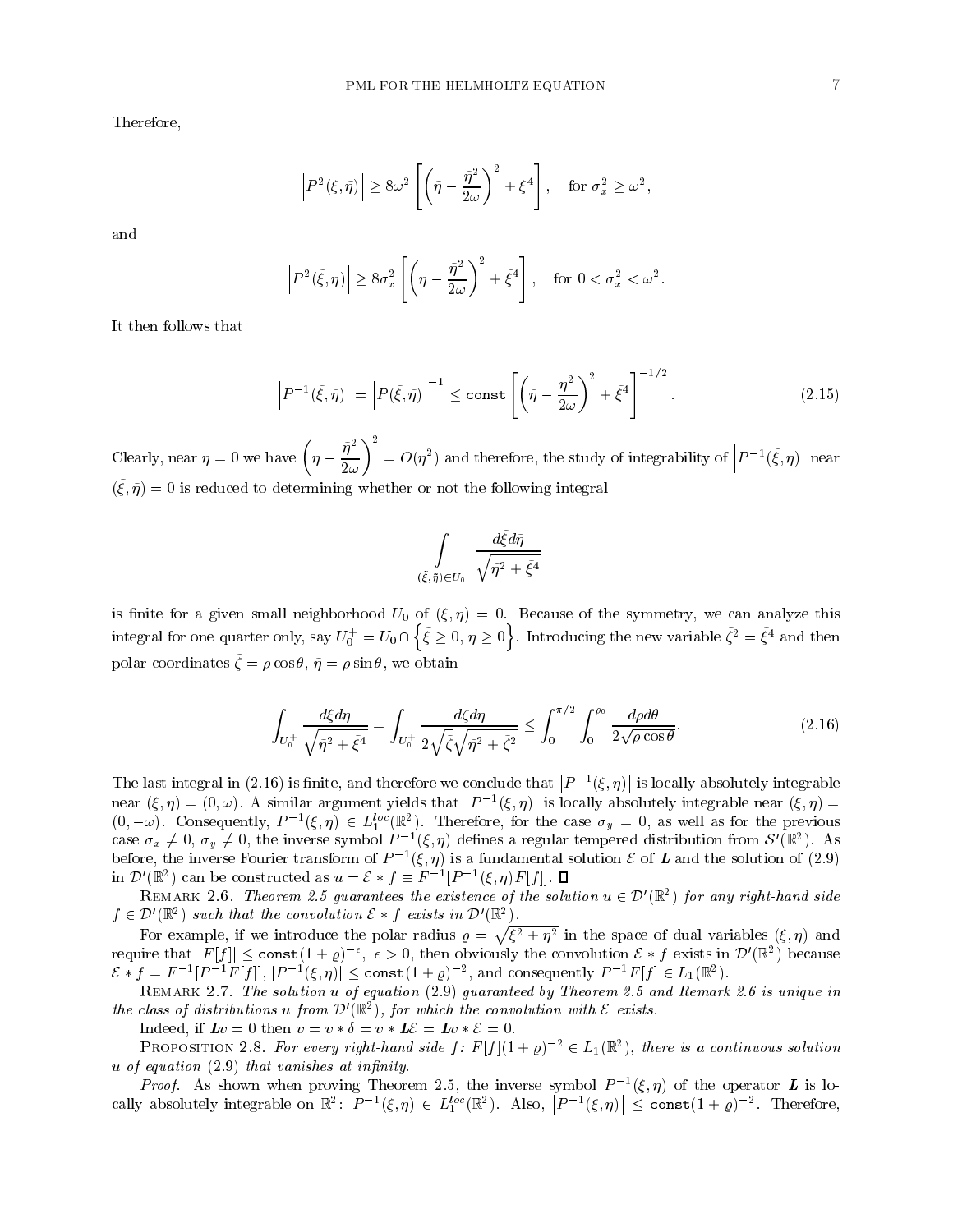$F[f]P^{-1}(\xi,\eta) \in L_1(\mathbb{R}^2)$  and consequently,  $u = \mathcal{E} * f = F^{-1}[P^{-1}F[f]]$  is continuous on  $\mathbb{R}^2$  and  $u = o(1)$ , as  $r \rightarrow \infty$ .  $\Box$ 

PROPOSITION 2.9. There exists no more than one solution  $u \in \mathcal{S}'(\mathbb{R}^2)$  of equation (2.9) that vanishes at infinity.

*Proof.* It is sufficient to show that the only solution in  $\mathcal{S}'(\mathbb{R}^2)$  of the corresponding homogeneous equation  $(1.4)$  that vanishes at infinity is trivial. Applying the Fourier transform F to both sides of equation  $(1.4)$ we obtain  $P(\xi, \eta)F[u] = 0$ . For the case  $\sigma_x \neq 0$ ,  $\sigma_y \neq 0$ , this immediately yields  $F[u] \equiv 0$  and consequently,  $u \equiv 0$ . For the case  $\sigma_x \neq 0$ ,  $\sigma_y = 0$ , the Fourier transform F[u] may be a compactly supported distribution concentrated at two points:  $(\xi, \eta) = (0, \omega)$  and  $(\xi, \eta) = (0, -\omega)$ . Distributions from  $\mathcal{S}'(\mathbb{R}^2)$  with point-wise support are known to be linear combinations of  $\delta$ -functions and their derivatives which, in turn, means that  $u = F^{-1}[F[u]]$  can only be a polynomial. The boundary condition at infinity then again implies that  $u \equiv 0.$  $\Box$ 

For the case of a non-degenerate symbol  $P(\xi, \eta) \neq 0$ , i.e.,  $\sigma_x \neq 0$ ,  $\sigma_y \neq 0$ , we can obtain a somewhat  $\sup$  is interesting the case,  $P^{-1}(\zeta, \eta)$  is infinitely differentiable and therefore, the fundamental solution  $\mathcal{E} = F^{-1}[P^{-1}]$  of the operator L decays at infinity at least faster than any power of  $\rho^{-1}$ . Then, one can show that the convolution with  $\mathcal E$  exists for at least all those functions  $u \in \mathcal D'(\mathbb R^2)$  that grow at infinity slower than an exponential function. This, in particular, implies that the solution guaranteed by Proposition 2.8 is unique in the class of functions growing slower than an exponential function.

Note, general results on solvability and uniqueness for hypoelliptic equations with non-degenerate symbols in the classes of functions that grow at infinity slower that an exponent are established in [13, 14]. For the specific operator L of (1.4), the hypoellipticity can be demonstrated, in particular, if  $|\sigma_x - \sigma_y| < \omega$ .



FIG. 2.1. To the derivation of the interface conditions.

We, however, should mention that for the symbol  $P(\xi, \eta)$  that does have real zeros  $(\sigma_x \neq 0, \sigma_y = 0),$ uniqueness in the class of functions that grow slower than an exponent cannot, generally speaking, be guaranteed. As can be verified by the direct differentiation, the closed form of the fundamental solution in this case is  $\mathcal{E} = H_0^{(2)}(\omega \sqrt{s_x^2 x^2 + y^2})$ . This function is not absolutely integrable near infinity, therefore  $\mathcal{E}\not\in L_1(\mathbb{R}^2),$  and consequently, the direct estimation cannot guarantee that the convolution with  $\mathcal E$  exists even for any bounded function on  $\mathbb{R}^2$ .

2.3. Interface Conditions. Henceforth, we will discuss problems that contain both the areas of vacuum and PML. As has been mentioned, these formulations require special boundary conditions to be set at the interfaces, *i.e.*, lines at which the coefficients of equation (1.4) have discontinuities. As has also been mentioned, typical geometries, for which the PML model that we are studying is implemented, are rectangular. Therefore, we will further assume that the interfaces are al ways straight lines aligned with the Cartesian directions.

One boundary condition at the interface is obvious  $-$  the continuity of the solution u itself. For the geometric configurations outlined above, the second boundary condition at the interface can be obtained by the following argument. Assume that the interface is the line  $x = 0$ , see Figure 2.1. Integrate equation (1.4) over the small rectangle *ABCD* of width  $\delta$  and height  $\varepsilon$ :

$$
\int_{ABCD} \left[ \frac{\partial}{\partial x} \left( \frac{s_y}{s_x} \frac{\partial u}{\partial x} \right) + \frac{\partial}{\partial y} \left( \frac{s_x}{s_y} \frac{\partial u}{\partial y} \right) + s_x s_y \omega^2 u \right] dx dy =
$$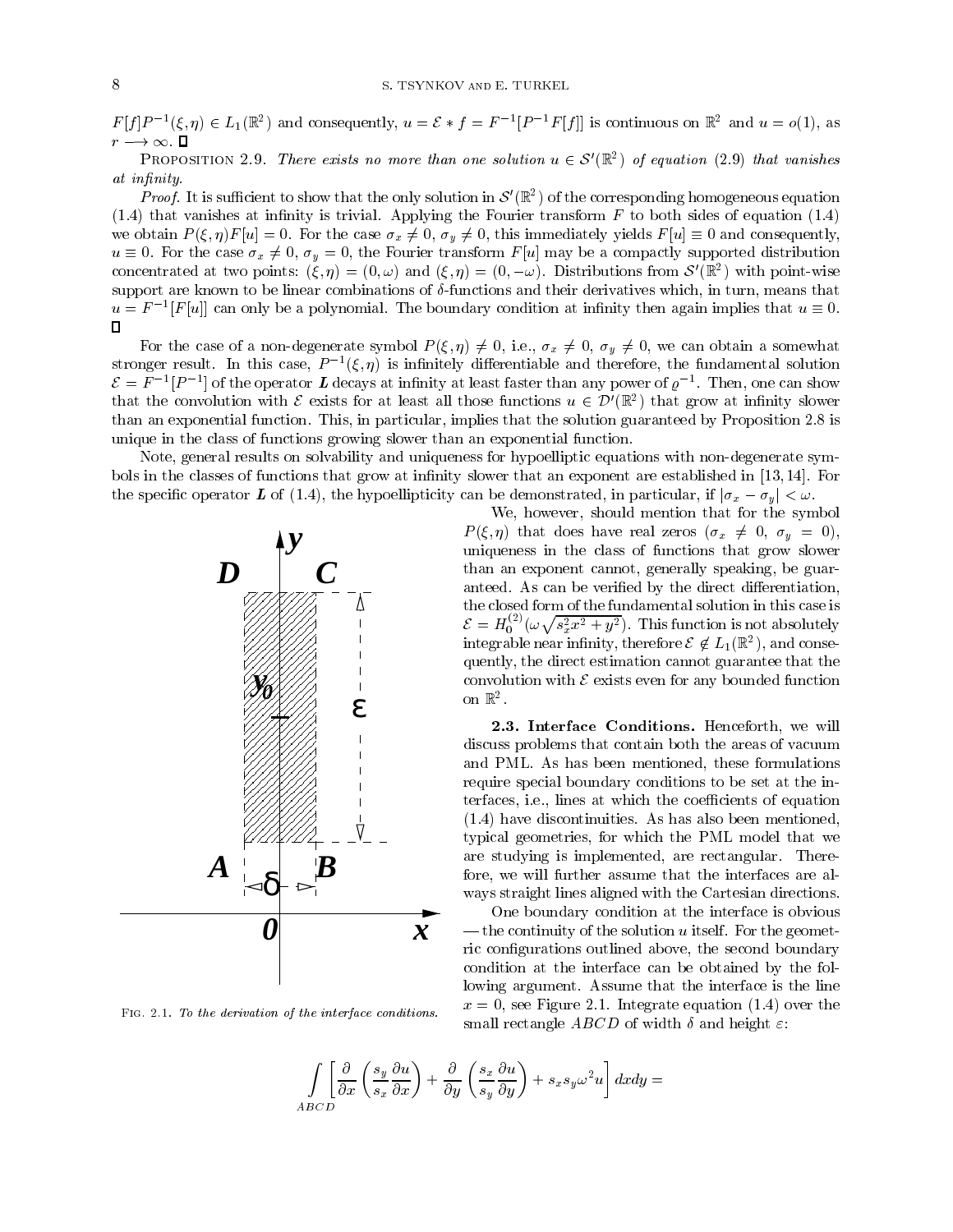$$
= \int_{B}^{C} \frac{s_{y}}{s_{x}} \frac{\partial u}{\partial x} dy - \int_{A}^{D} \frac{s_{y}}{s_{x}} \frac{\partial u}{\partial x} dy +
$$

$$
+ \int_{D}^{C} \frac{s_{x}}{s_{y}} \frac{\partial u}{\partial y} dx - \int_{A}^{B} \frac{s_{x}}{s_{y}} \frac{\partial u}{\partial y} dx + \int_{ABCD} s_{x} s_{y} \omega^{2} u dx dy = 0
$$

Let's now shrink the x-size of  $ABCD$ , i.e.,  $\delta \longrightarrow 0$ . The previous equality then reduces to

$$
\int_{y_0 - \varepsilon/2}^{y_0 + \varepsilon/2} \left( \frac{s_y}{s_x} \frac{\partial u}{\partial x} \bigg|_{x = +0} - \frac{s_y}{s_x} \frac{\partial u}{\partial x} \bigg|_{x = -0} \right) dy = 0. \tag{2.17}
$$

If the integrand in equation (2.17) at  $y = y_0$  is equal to zero, then we have the continuity of the normal flux  $\frac{s_y}{s} \frac{\partial u}{\partial x}\Big|_{x=0} = \frac{s_y}{s} \frac{\partial u}{\partial x}\Big|_{x=0}$ , and this condition holds along the entire interface  $x =$  $\frac{y}{s_x} \frac{\partial x}{\partial x}\Big|_{x=+0} =$  $\begin{bmatrix} \n\frac{s_y}{s_x} & \frac{\partial u}{\partial x} \\
\frac{1}{s_x} & \frac{\partial u}{\partial x} \n\end{bmatrix}_{x=-0}$ , an , and this condition holds along the entire interface  $x = 0$  as  $y_0$  is arbitrary. If, however, we assume that the integrand in equation (2.17) at  $y = y_0$  is not equal to zero, then we can always choose  $\varepsilon$  sufficiently small so that neither the real nor imaginary part of this integrand changes sign on the interval  $[y_0 - \varepsilon/2, y_0 + \varepsilon/2]$  and thus immediately arrive at a contradiction. Therefore, we conclude that boundary conditions at a vertical interface  $x = x_{\text{int}}$  (conditions of the continuity of solution and its normal flux) can be written as

$$
u\Big|_{x_{\rm int}-0} = u\Big|_{x_{\rm int}+0}
$$
\n
$$
\frac{s_y}{s_x} \frac{\partial u}{\partial x}\Big|_{x_{\rm int}-0} = \frac{s_y}{s_x} \frac{\partial u}{\partial x}\Big|_{x_{\rm int}+0}
$$
\n(2.18a)

A similar argument yields boundary conditions on a horizontal interface  $y = y_{\text{int}}$  in the form

$$
u\Big|_{y_{\rm int}-0} = u\Big|_{y_{\rm int}+0}
$$
\n
$$
\frac{s_x}{s_y} \frac{\partial u}{\partial y}\Big|_{y_{\rm int}-0} = \frac{s_x}{s_y} \frac{\partial u}{\partial y}\Big|_{y_{\rm int}+0}
$$
\n(2.18b)

If, in particular, we have vacuum (1.5) to the left of the vertical interface  $x = x_{\text{int}}$  and PML (1.4) with  $s_y \equiv 1$  to the right of this interface, then (2.18a) reduces to

$$
u\Big|_{x=x_{\rm int}-0} = u\Big|_{x=x_{\rm int}+0}
$$
  
\n
$$
\frac{\partial u}{\partial x}\Big|_{x=x_{\rm int}-0} = \frac{1}{s_x} \frac{\partial u}{\partial x}\Big|_{x=x_{\rm int}+0}
$$
\n(2.19)

Interface conditions (2.19) will be used in the ensuing analysis, see Section 2.5.

2.4. One-Dimensional Case. To illustrate what actually happens when we have an interface between vacuum and PML in our model, we first consider the PML equation with constant coefficients in one dimension. Then (1.4) becomes

$$
\mathbf{L}u \equiv \frac{\partial^2 u}{\partial x^2} + +s_x^2 \omega^2 u = 0,
$$
\n(2.20a)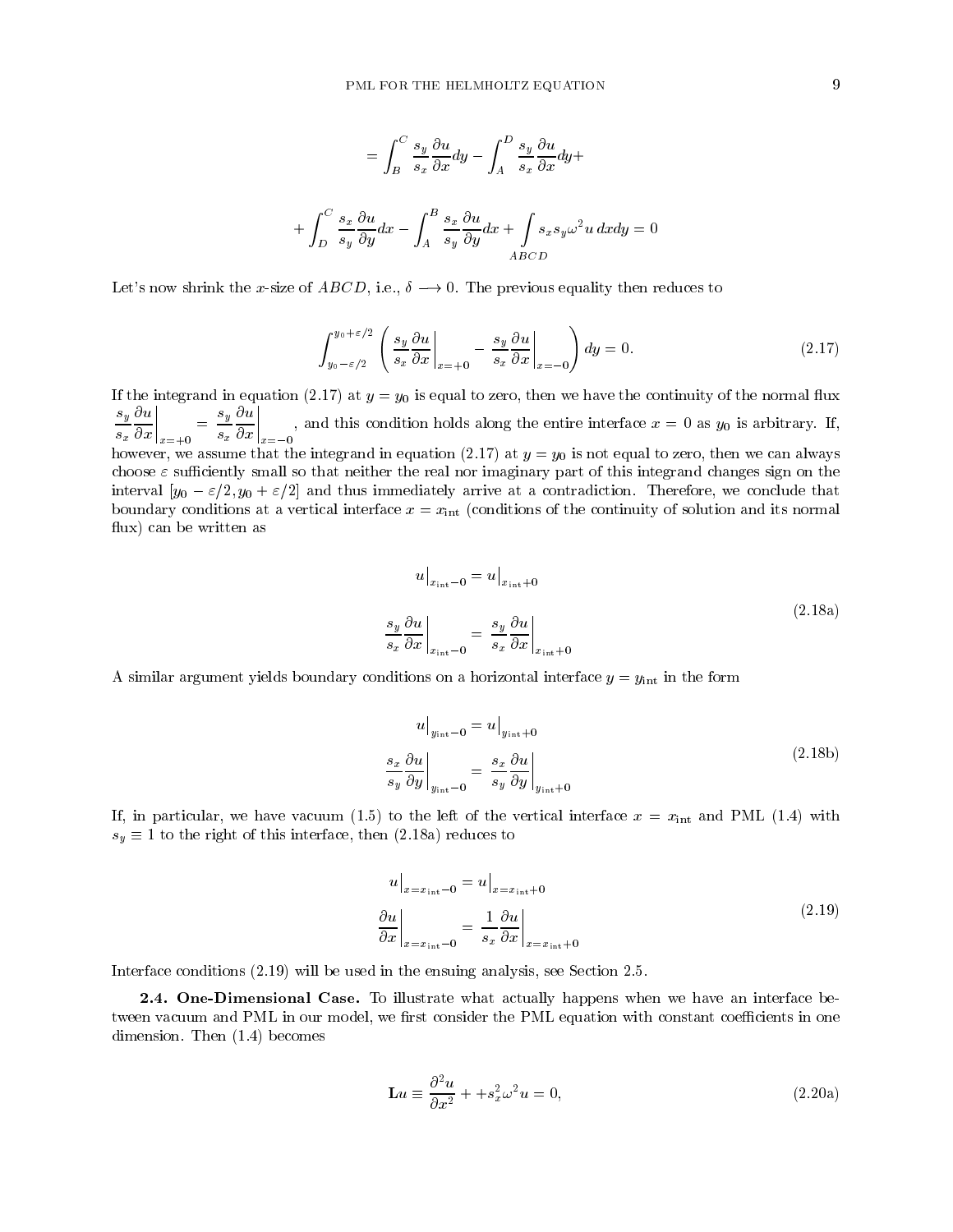where

$$
s_x = 1 + \frac{\sigma_x}{i\omega}.\tag{2.20b}
$$

We consider this equation in the interval  $0 \le x \le L$  with the boundary condition at the outer edge of the PML given by

$$
\frac{\partial u}{\partial x} + \alpha u = 0 \qquad \text{for} \quad x = L. \tag{2.21}
$$

For  $x < 0$  we assume that we have the Helmholtz equation. Therefore, the general solution in the PML layer is given by

$$
u = Ae^{i\omega s_x x} + Be^{-i\omega s_x x} = Ae^{\sigma + i\omega x} + Be^{-(\sigma + i\omega)x}.
$$
\n(2.22)

The solution for the outgoing wave is  $A = 0$ . Substituting  $(2.22)$  into  $(2.21)$  we find that

$$
\frac{A}{B} = -\frac{\alpha - \sigma - i\omega}{\alpha + \sigma + i\omega} e^{-2(\sigma + i\omega)L}
$$
\n(2.23)

or

$$
\left| \frac{A}{B} \right| = \left| \frac{\alpha - \sigma - i\omega}{\alpha + \sigma + i\omega} \right| e^{-2\sigma L}.
$$
\n(2.24)

Note that if  $\sigma = 0$  and  $\alpha = i\omega$  then  $A = 0$ . i.e., we get the exact solution even though the Sommerfeld radiation is imposed at a finite location. (Condition (2.21) transforms into the Sommerfeld radiation condition if  $\alpha = i\omega$ .) However, this "miracle" only occurs in one dimension. If  $\alpha$  is real, formula (2.24) becomes

$$
\left| \frac{A}{B} \right| = \sqrt{\frac{(\alpha - \sigma)^2 + \omega^2}{(\alpha + \sigma)^2 + \omega^2}} e^{-2\sigma L}
$$
 (2.25)

Thus, A approaches zero exponentially fast as  $L \rightarrow \infty$ . For both the Dirichlet and Neumann boundary conditions ( $\alpha = 0$  and  $\alpha = \infty$ , respectively) the coefficient in front of the exponential decay is one. To minimize this coefficient we would choose  $\alpha = \sigma$ .

2.5. Combined Problem on the Entire Plane. The simplest two-dimensional problem formulation that involves both the domains of vacuum and PML is shown schematically in Figure 2.2. We assume that to the left of the vertical interface  $x = x_0$  we

Fig. 2.2. Schematic geometric setup for the y-aligned PML on the entire plane.

have a vacuum medium governed by the Helmholtz equation  $\Delta u + \omega^2 u = f$ . The sources f that drive the solution are assumed to be compactly supported with supp $f \subset \{(x, y)|x \leq x_0\}$ . To the right of the interface  $x = x_0$  we have a medium governed by the homogeneous PML equation (1.4) with  $\sigma_x \neq 0$  and  $\sigma_y = 0$ , i.e.,  $s_x$  complex and  $s_y \equiv 1$ . The PML is terminated at the location  $x = L, L > x_0$ . In this case we require that u  $x_{n}=0$ ; the homogeneous Dirichlet boundary condition is chosen mostly for the reason of simplicity of the analysis, other boundary conditions for termination of the PML can be used, e.g., (2.21). In particular, the PML may stretch all the way to infinity (this formally means letting  $L = +\infty$ ), in this case we require that the solution be bounded at infinity, i.e.,  $|u| < \infty$  as  $x \to +\infty$ .

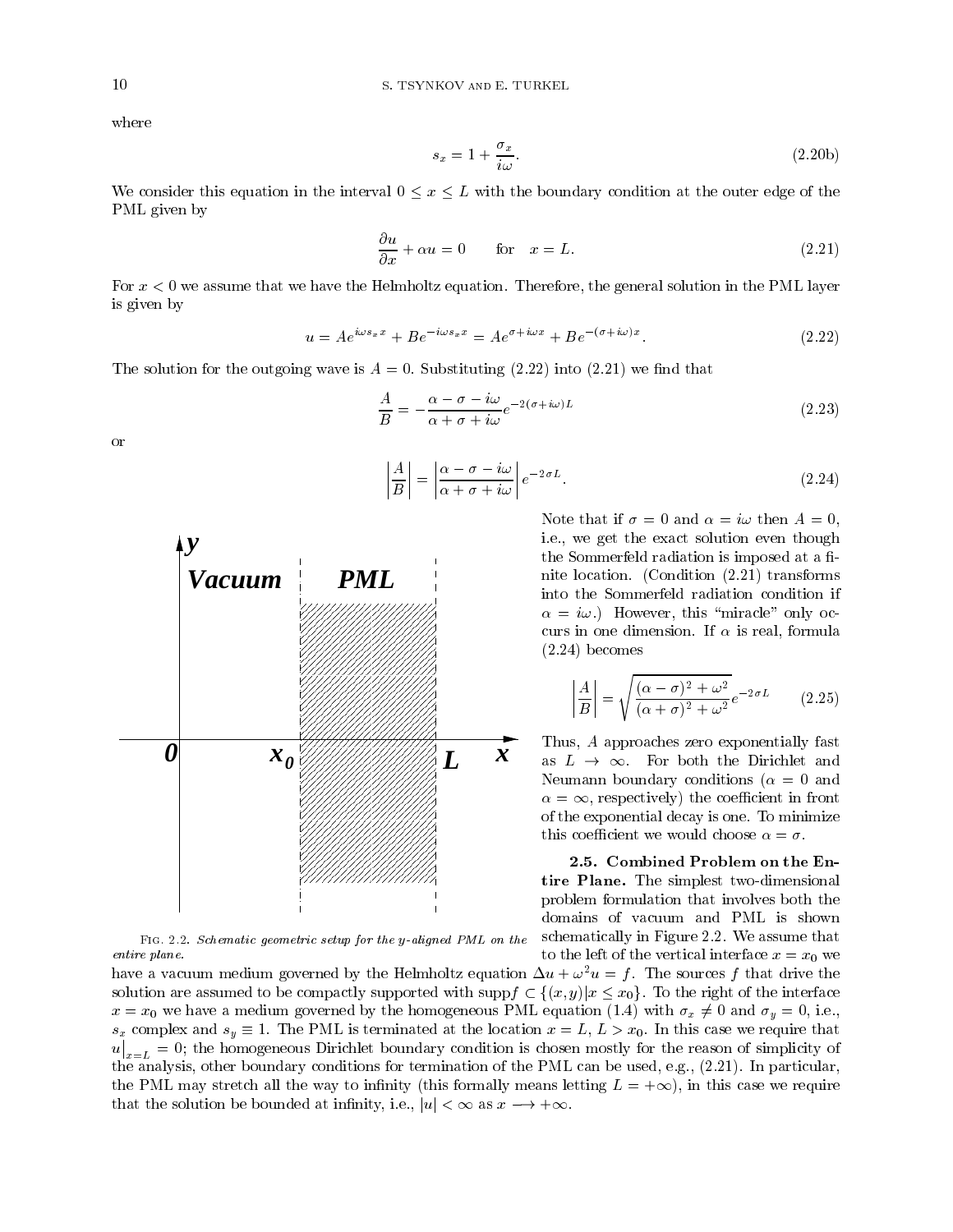We will use the subscript "v" to denote the solution  $u<sub>v</sub>$  in the vacuum area  $x < x<sub>0</sub>$  and subscript "p" to denote the PML solution  $u_p$  for  $x > x_0$ . We now apply the Fourier transform in the y-direction:

$$
\hat{u} = \frac{1}{\sqrt{2\pi}} \int_{-\infty}^{+\infty} u e^{-iky} dy,
$$

 $\hat{u}$  is a function of the variable x and parameter (wavenumber) k. As the governing equation in the vacuum area is assumed homogeneous near the interface, then (1.5) is transformed into the following family of ODEs parameterized by the continuous wavenumber  $k$ :

$$
\hat{u}''_v + (\omega^2 - k^2)\hat{u}_v = 0, \quad -\infty < k < \infty,\tag{2.26a}
$$

where double prime denotes the second derivative with respect to x and  $\hat{u}_v$  stands for  $\hat{u}_v (x, k)$ . Similarly, in the PML region we obtain:

$$
\hat{u}_p'' + s_x^2(\omega^2 - k^2)\hat{u}_p = 0, \quad -\infty < k < \infty,\tag{2.26b}
$$

where again  $\hat{u}_p = \hat{u}_p(x, k)$ .

We will now discuss the behavior of the solution  $u<sub>v</sub>$  at  $x = x<sub>0</sub>$  caused by the adjacent PML. If we were solving the original Helmholtz equation on the semi-plane  $x \leq x_0$  and requiring that the semi-plane solution coincide with the corresponding fragment of the solution on the entire plane driven by the same sources and satisfying the Sommerfeld conditions at infinity then we would have had to impose some artificial boundary conditions (ABCs), see [17], at  $x = x_0$ . The sole purpose of the ABCs is to guarantee the desirable "far-field" behavior of the solution once it is actually calculated only on a portion of the original domain, i.e., on the subdomain obtained by truncation. In the specific case that we are studying, the truncated subdomain is the left semi-plane  $x \leq x_0$  and the desirable far-field behavior of the solution near infinity that corresponds to boundary conditions (2.6) is that this solution should be composed of outgoing waves only. It is also known that the decay of the solution at infinity prescribed by  $(2.6a)$  is a consequence of the Sommerfeld radiation condition (2.6b).

The key idea behind the construction of ABCs (see [17]) is that the boundary conditions should enforce the proper mode selection that corresponds to the desirable far-field behavior of the solution. Namely, for each  $\kappa$  equation (2.26a) has two eigensolutions. If  $\omega \geq \kappa$  -these eigensolutions are

$$
\hat{u}_v^{(1)} = \exp\left(i\sqrt{\omega^2 - k^2}x\right) \tag{2.27a}
$$

and

$$
\hat{u}_v^{(2)} = \exp\left(-i\sqrt{\omega^2 - k^2}x\right). \tag{2.27b}
$$

 $\mu \omega$   $<$   $\kappa$ <sup>-</sup> the eigensolutions are

$$
\hat{u}_v^{(1)} = \exp\left(\sqrt{k^2 - \omega^2}x\right) \tag{2.28a}
$$

and

$$
\hat{u}_v^{(2)} = \exp\left(-\sqrt{k^2 - \omega^2}x\right). \tag{2.28b}
$$

Solutions  $(2.27)$  correspond to the traveling waves; according to the desirable "outgoing" far-field behavior we need to select the right-traveling mode  $\hat{u}_v^{\text{--}}$  of (2.27b) (see [17]). Solutions (2.28) correspond to the evanescent waves, to ensure the boundedness of the solution at infinity it is sufficient to select the decaying mode  $u_v^{\vee}$  of (2.28b). In both cases, the selection can actually be enforced by specifying similar first-order boundary conditions (in the y-Fourier space) at  $x = x_0$ .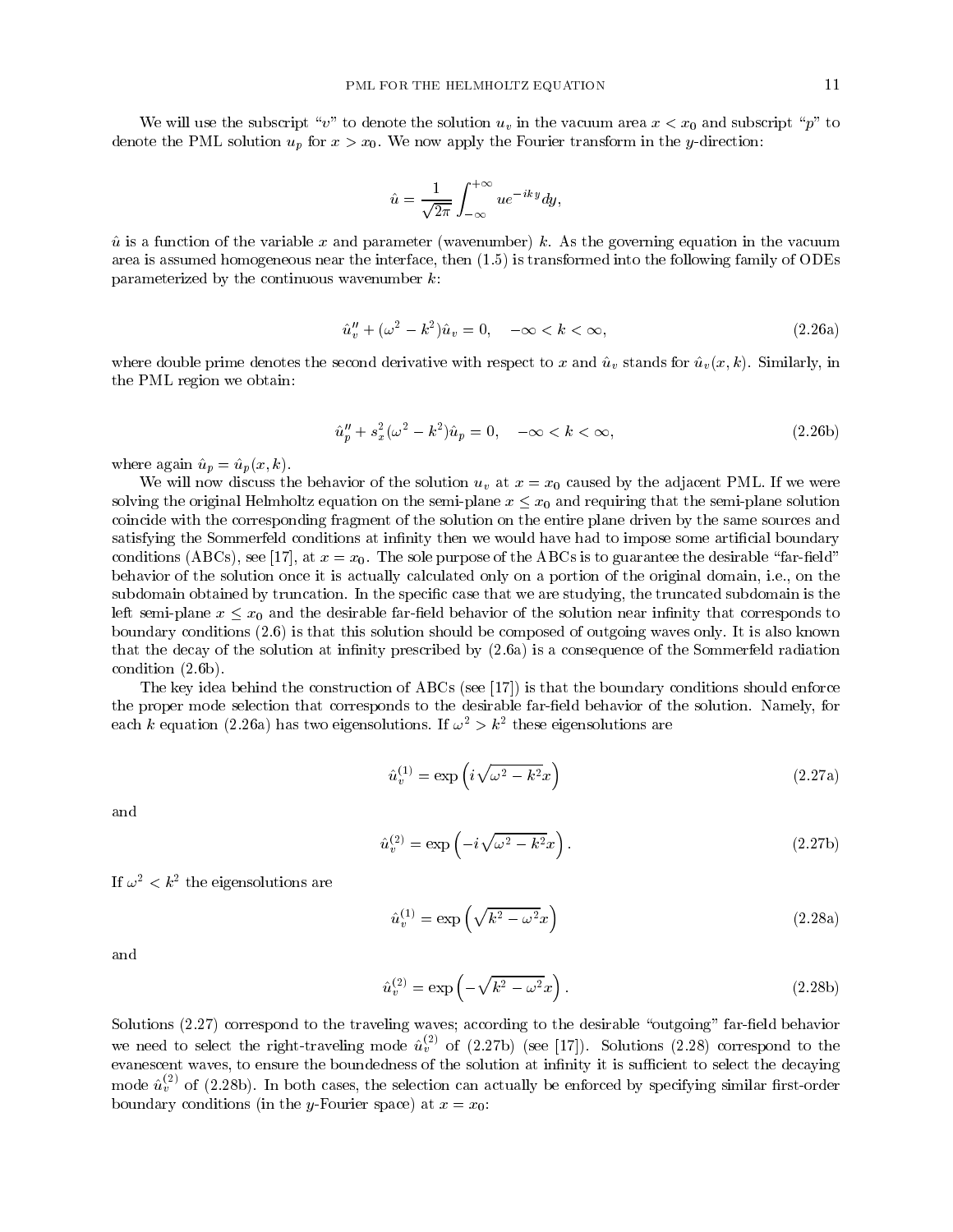$$
\frac{d\hat{u}_v}{dx} + i\sqrt{\omega^2 - k^2}\hat{u}_v\Big|_{x=x_0=0} = 0, \quad \text{for } \omega^2 > k^2,
$$
\n(2.29a)

$$
\frac{d\hat{u}_v}{dx} + \sqrt{k^2 - \omega^2} \hat{u}_v \bigg|_{x = x_0 - 0} = 0, \quad \text{for } \omega^2 < k^2. \tag{2.29b}
$$

It is straightforward that the mode  $u_v^{\vee}$  of (2.27b) turns (2.29a) into an identity, whereas the mode  $u_v^{\vee}$  of (2.27a) does not satisfy (2.29a). Similarly, the mode  $u_v^{\gamma}$  of (2.28b) satisfies (2.29b) identically but the mode  $u_v^{\scriptscriptstyle +}{}'$  of (2.28a) does not satisfy (2.29b). We note that boundary conditions (2.29) can also be obtained by an analysis of the Wronskians, see [17]. The degenerate intermediate case  $\omega^2 - k^2 = 0$  will be analyzed at the end of the section.

The eigenmodes of equations (2.26b) are

$$
\hat{u}_p^{(1)} = \exp\left(is_x\sqrt{\omega^2 - k^2}x\right)
$$
\n(2.30a)

and

$$
\hat{u}_p^{(2)} = \exp\left(-is_x\sqrt{\omega^2 - k^2}x\right)
$$
\n(2.30b)

for  $\omega^2 > k^2$  and

$$
\hat{u}_p^{(1)} = \exp\left(s_x \sqrt{k^2 - \omega^2} x\right) \tag{2.31a}
$$

and

$$
\hat{u}_p^{(2)} = \exp\left(-s_x\sqrt{k^2 - \omega^2}x\right) \tag{2.31b}
$$

 $10 \text{C} \omega^{-} < K^{-}$ .

We first assume that the PML has infinite thickness, i.e.,  $L = +\infty$ , see Figure 2.2. Substituting the expression for  $s_x$  from (1.3) into (2.30) and (2.31), we easily see that the modes  $u^{\pm}_{p}$  of (2.30b) and (2.31b) vanish as  $x \longrightarrow +\infty$ , whereas the modes  $\hat{u}_p^{\bullet\prime}$  of (2.30a) and (2.31a) grow without bound. To ensure that the PML solution be bounded at infinity, we select only decaying modes and thus arrive at the following family of boundary conditions

$$
\frac{d\hat{u}_p}{dx} + is_x \sqrt{\omega^2 - k^2} \hat{u}_p \bigg|_{x = x_0 + 0} = 0, \quad \text{for } \omega^2 > k^2,
$$
\n(2.32a)

$$
\left. \frac{d\hat{u}_p}{dx} + s_x \sqrt{k^2 - \omega^2} \hat{u}_p \right|_{x = x_0 + 0} = 0, \quad \text{for } \omega^2 < k^2. \tag{2.32b}
$$

We now use interface conditions (2.19) for  $x_{\text{int}} = x_0$  and immediately conclude that boundary conditions  $(2.32)$  that follow from the requirement of boundedness at infinity, together with  $(2.19)$  imply  $(2.29)$ . In other words, an infinitely thick PML, in which the solution is bounded at infinity, adjacent to an area of vacuum implies the same behavior of the solution at the straight interface as would have been displayed by the solution to the vacuum problem if solved on the entire plane with the additional requirement of wave radiation in the far field.

We therefore conclude that the PML can basically "relax" the boundary conditions at infinity in the sense that we can require only boundedness instead of the additional radiation conditions. On the other hand, from the standpoint of numerical implementation an infinitely thick PML still does not provide for a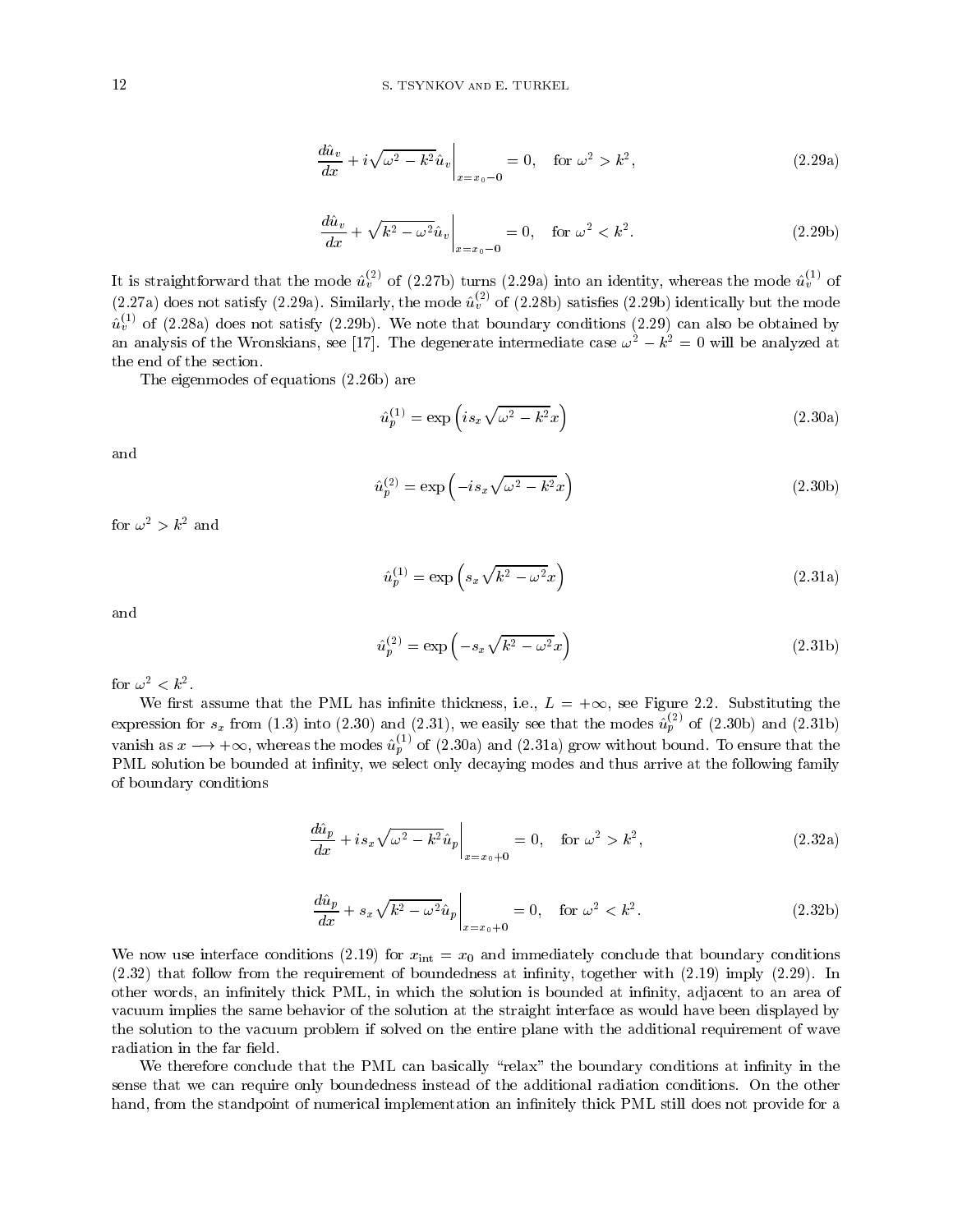formulation that can be immediately discretized and solved on the computer. Instead, we now consider a PML with a finite thickness.

For every Fourier mode k, the general solution  $\hat{u}_p$  in the PML can be written as

$$
\hat{u}_p(x,k) = C_1 \hat{u}_p^{(1)}(x,k) + C_2 \hat{u}_p^{(2)}(x,k),
$$

where  $C_1$  and  $C_2$  are arbitrary constants (different for different k). As the PML is now terminated at a finite location  $x = L$  with the homogeneous Dirichlet boundary condition, we obtain

$$
C_1\hat{u}_p^{(1)}(L,k)+C_2\hat{u}_p^{(2)}(L,k)=0,
$$

and consequently

$$
C_1 = -C_2 \exp\left(-2is_x\sqrt{\omega^2 - k^2}L\right), \quad \text{for } \omega^2 > k^2,
$$
\n
$$
(2.33a)
$$

$$
C_1 = -C_2 \exp\left(-2s_x\sqrt{k^2 - \omega^2}L\right), \quad \text{for } \omega^2 < k^2. \tag{2.33b}
$$

The corresponding vacuum solution for the mode  $k$  is given by

$$
\hat{u}_{v}(x,k)=A_{1}\hat{u}^{(1)}_{v}(x,k)+A_{2}\hat{u}^{(2)}_{v}(x,k),
$$

 $A_1$  and  $A_2$  are constants. Using interface conditions (2.19) at  $x_{\text{int}} = x_0$  for  $\omega^- > \kappa^-,$  we arrive at

$$
A_1 \exp (i \sqrt{\omega^2 - k^2} x_0) + A_2 \exp (-i \sqrt{\omega^2 - k^2} x_0) =
$$
  
=  $C_1 \exp (is_x \sqrt{\omega^2 - k^2} x_0) + C_2 \exp (-is_x \sqrt{\omega^2 - k^2} x_0),$   

$$
i \sqrt{\omega^2 - k^2} A_1 \exp (i \sqrt{\omega^2 - k^2} x_0) - i \sqrt{\omega^2 - k^2} A_2 \exp (-i \sqrt{\omega^2 - k^2} x_0) =
$$
  
=  $\frac{1}{s_x} \left[ is_x \sqrt{\omega^2 - k^2} C_1 \exp (is_x \sqrt{\omega^2 - k^2} x_0) - is_x \sqrt{\omega^2 - k^2} C_2 \exp (-is_x \sqrt{\omega^2 - k^2} x_0) \right],$ 

which, together with  $(2.33a)$ , yields

$$
A_1 \exp\left(i\sqrt{\omega^2 - k^2}x_0\right) = C_1 \exp\left(is_x\sqrt{\omega^2 - k^2}x_0\right)
$$
  
\n
$$
A_2 \exp\left(-i\sqrt{\omega^2 - k^2}x_0\right) = C_2 \exp\left(-is_x\sqrt{\omega^2 - k^2}x_0\right)
$$
\n(2.34a)

and consequently

$$
\frac{A_1}{A_2} = \frac{C_1}{C_2} \exp\left(2i(s_x - 1)\sqrt{\omega^2 - k^2}x_0\right) =
$$
\n
$$
= -\exp\left(-2i\sqrt{\omega^2 - k^2}L\right) \exp\left(-2\sqrt{1 - k^2/\omega^2}\sigma_x(L - x_0)\right).
$$
\n(2.34b)

Similarly, for  $\omega^2 < k^2$  using (2.33b) we obtain

$$
A_1 \exp \left(\sqrt{k^2 - \omega^2} x_0\right) = C_1 \exp \left(s_x \sqrt{k^2 - \omega^2} x_0\right)
$$
  

$$
A_2 \exp \left(-\sqrt{k^2 - \omega^2} x_0\right) = C_2 \exp \left(-s_x \sqrt{k^2 - \omega^2} x_0\right)
$$
 (2.34c)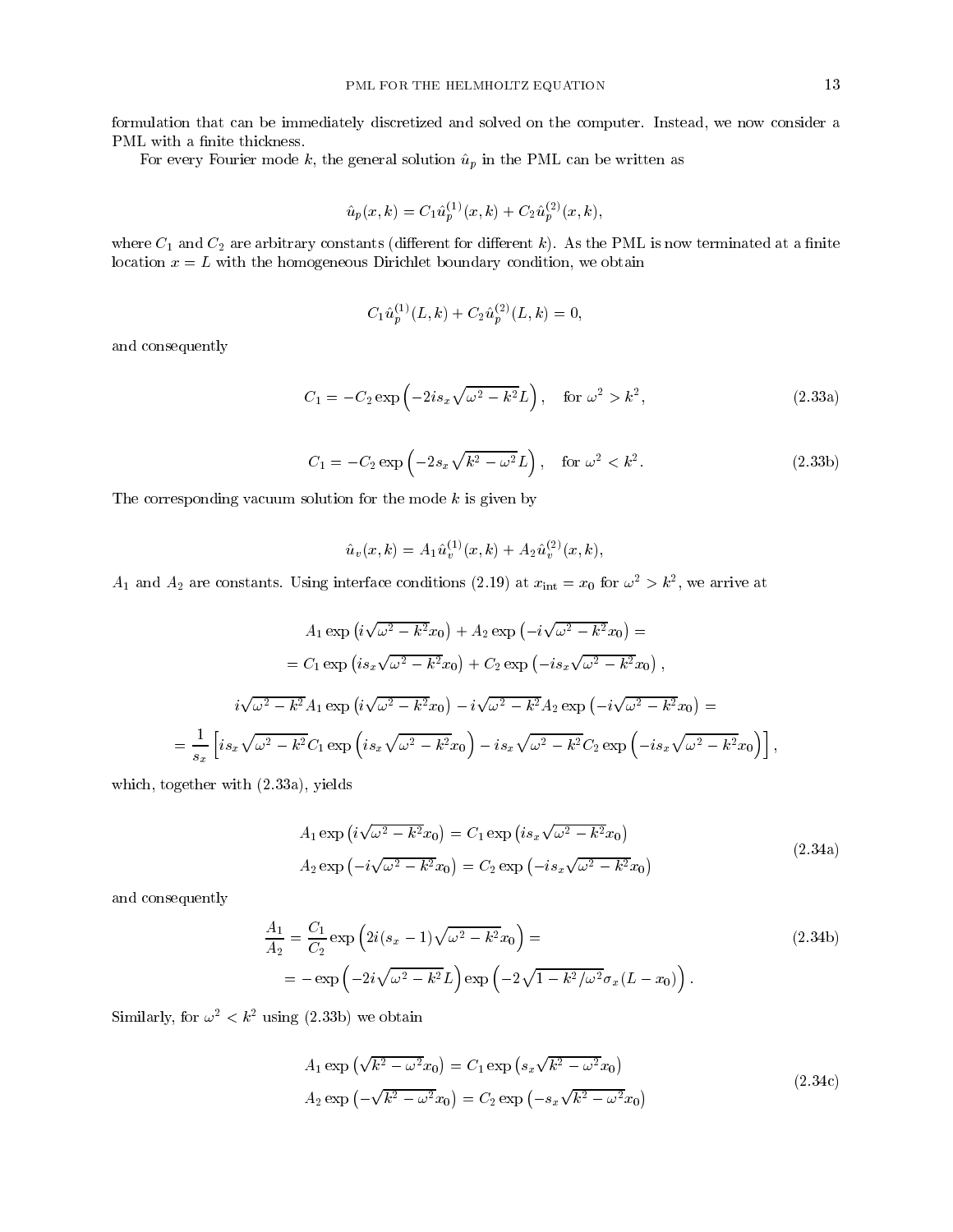and consequently

$$
\frac{A_1}{A_2} = \frac{C_1}{C_2} \exp\left(2(s_x - 1)\sqrt{k^2 - \omega^2} x_0\right) =
$$
\n
$$
= -\exp\left(-2\sqrt{k^2 - \omega^2} L\right) \exp\left(2i\sqrt{k^2/\omega^2 - 1}\sigma_x (L - x_0)\right).
$$
\n(2.34d)

With the help of relations  $(2.34)$ ,  $(2.29)$  and  $(2.32)$ , we will now construct the one-dimensional fundamental solutions. First, denoting

$$
\hat{\mathcal{E}}_0(x,k)=\frac{1}{\sqrt{2\pi}}\int_{-\infty}^{\infty}\mathcal{E}_0(x,y)e^{-iky}dy=\frac{1}{\sqrt{2\pi}}\frac{\pi}{2i}\int_{-\infty}^{\infty}H_0^{(2)}\left(\omega\sqrt{x^2+y^2}\right)e^{-iky}dy
$$

(see  $(2.8)$ ), and Fourier transforming equation  $(2.7)$  with respect to y, we conclude that for each k the function  $\mathcal{E}_0(x, k)$  satisfies

$$
\hat{\mathcal{E}}_0'' + (\omega^2 - k^2)\hat{\mathcal{E}}_0 = \delta(x). \tag{2.35}
$$

The solution to equation (2.35) has to be symmetric with respect to the origin (the two-dimensional fundamental solution  $\mathcal{E}_0$  of (2.8)) is symmetric) and composed of a right traveling/decaying wave as  $x \geq 0$  and left traveling/decaying wave as  $x \leq 0$ . This solution is unique and given by

$$
\hat{\mathcal{E}}_0(x,k) = -\frac{1}{2i\sqrt{\omega^2 - k^2}} \exp\left(-i\sqrt{\omega^2 - k^2}|x|\right) \quad \text{for } \omega^2 > k^2 \tag{2.36a}
$$

and

$$
\hat{\mathcal{E}}_0(x,k) = -\frac{1}{2\sqrt{k^2 - \omega^2}} \exp\left(-\sqrt{k^2 - \omega^2}|x|\right) \quad \text{for } \omega^2 < k^2. \tag{2.36b}
$$

For the case of an infinitely thick PML,  $L = +\infty$ , see Figure 2.2, we have instead of (2.35):

$$
\hat{\mathcal{E}}_{0v}^{\prime\prime} + (\omega^2 - k^2)\hat{\mathcal{E}}_{0v} = \delta(x), \quad x \le x_0,
$$
  

$$
\hat{\mathcal{E}}_{0p}^{\prime\prime} + s_x^2(\omega^2 - k^2)\hat{\mathcal{E}}_{0p} = 0, \quad x \ge x_0,
$$
\n(2.37)

with the interface conditions (2.19) for  $x = x_0$ . For equations (2.37)), we still require that the left branch of the solution, i.e.,  $\mathcal{E}_{0v}$  for  $x \leq 0$ , be a left traveling wave (for  $\omega^2 > k^2$ ) or left decaying evanescent wave (for  $\omega^2 < k^2$ ); however, for  $x \geq 0$ , more precisely,  $x \to +\infty$ , we require only boundedness of  $\mathcal{E}_{0p}$ . This boundedness, interpreted as boundary conditions (2.32) and transformed into (2.29) with the help of (2.19), implies that  $\mathcal{E}_{0v}$  of (2.37) coincides with  $\mathcal{E}_0$  of (2.35), (2.36) for  $x \leq x_0$ .

Let us now consider the PML of a finite thickness, see Figure 2.2. We will use notation  $\mathcal E$  for the corresponding fundamental solution although it is different from  $\mathcal E$  of Section 2.2 as there we discussed the fundamental solution for the entire plane filled with PML. Equations that we are solving to find the one-dimensional fundamental solution  $\mathcal{E} = \mathcal{E}(x, k)$  look similar to (2.37):

$$
\hat{\mathcal{E}}_v'' + (\omega^2 - k^2)\hat{\mathcal{E}}_v = \delta(x), \quad x \le x_0,
$$
  

$$
\hat{\mathcal{E}}_p'' + s_x^2(\omega^2 - k^2)\hat{\mathcal{E}}_p = 0, \quad x \ge x_0,
$$
 (2.38)

however, the right branch of this fundamental solution, i.e.,  $\hat{\mathcal{E}}(x, k)$  for  $x \geq 0$ , is now composed of both waves and the relative weight of each component is determined by the PML thickness or in other words, prescribed by equations (2.34). Physically, the presence of the second wave (which is absent in (2.36)) can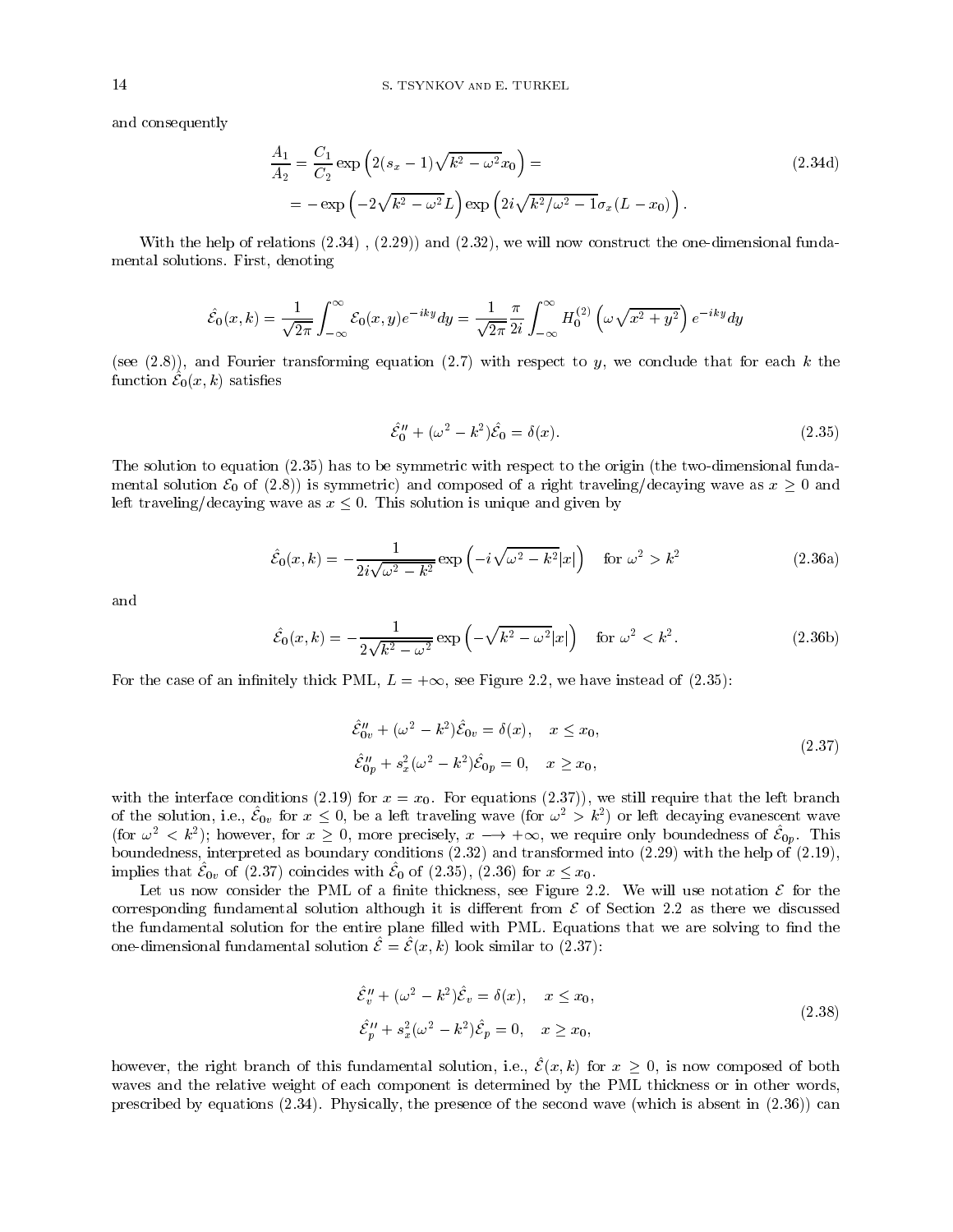be interpreted as "reflection," this "reflected" wave "propagates" all the way to  $x \rightarrow -\infty$  and therefore, the left branch of the fundamental solution  $\hat{\mathcal{E}}$  still consists of the wave of one type only. Thus, for  $\omega^2 > k^2$ we are constructing  $\hat{\mathcal{E}}$  in the form

$$
\hat{\mathcal{E}}(x,k) = \begin{cases}\nA \exp\left(i\sqrt{\omega^2 - k^2}x\right), & \text{if } x \le 0, \\
A_1 \exp\left(i\sqrt{\omega^2 - k^2}x\right) + A_2 \exp\left(-i\sqrt{\omega^2 - k^2}x\right), & \text{if } x \ge 0,\n\end{cases}
$$

where the relation between  $A_1$  and  $A_2$  is known and given by (2.34a), (2.34b). The continuity at  $x = 0$ yields  $A = A_1 + A_2$  and we therefore obtain

$$
\hat{\mathcal{E}}(x,k) = \begin{cases}\n-\frac{1 + A_1/A_2}{2i\sqrt{\omega^2 - k^2}} \exp\left(i\sqrt{\omega^2 - k^2}x\right), & \text{if } x \le 0, \\
-\frac{A_1/A_2}{2i\sqrt{\omega^2 - k^2}} \exp\left(i\sqrt{\omega^2 - k^2}x\right) - \frac{1}{2i\sqrt{\omega^2 - k^2}} \exp\left(-i\sqrt{\omega^2 - k^2}x\right), & \text{if } x \ge 0.\n\end{cases}
$$
\n(2.39a)

Similarly, for  $\omega^2 < k^2$  we have

$$
\hat{\mathcal{E}}(x,k) = \begin{cases}\n-\frac{1 + A_1/A_2}{2\sqrt{k^2 - \omega^2}} \exp\left(\sqrt{k^2 - \omega^2}x\right), & \text{if } x \le 0, \\
-\frac{A_1/A_2}{2\sqrt{k^2 - \omega^2}} \exp\left(\sqrt{k^2 - \omega^2}x\right) - \frac{1}{2\sqrt{k^2 - \omega^2}} \exp\left(-\sqrt{k^2 - \omega^2}x\right), & \text{if } x \ge 0.\n\end{cases}
$$
\n(2.39b)

Then, substituting  $A_1/A_2$  from (2.34b) and (2.34d), we obtain that the reflected wave due to the finite thickness of the PML is given by

$$
\hat{\mathcal{E}}(x,k) - \hat{\mathcal{E}}_0(x,k) = \frac{1}{2i\sqrt{\omega^2 - k^2}} \exp\left(i\sqrt{\omega^2 - k^2}(x - 2L)\right) \exp\left(-2\sqrt{1 - k^2/\omega^2} \sigma_x (L - x_0)\right) \tag{2.40a}
$$

for  $\omega^2 > k^2$  and

$$
\hat{\mathcal{E}}(x,k) - \hat{\mathcal{E}}_0(x,k) = \frac{1}{2\sqrt{k^2 - \omega^2}} \exp\left(\sqrt{k^2 - \omega^2}(x - 2L)\right) \exp\left(2i\sqrt{k^2/\omega^2 - 1}\,\sigma_x(L - x_0)\right) \tag{2.40b}
$$

for  $\omega^2 < k^2$ , where in both (2.40a) and (2.40b) we always assume  $x \leq x_0$ . We notice that this reflected wave is continuous with its derivatives, which another time shows that the  $\delta$ -source drives "directly" only the original solution  $\mathcal{E}_0$  of (2.36) and the additional contribution, i.e., reflection, is caused by the finite thickness of the PML.

From  $(2.40a)$  we conclude that the amplitude of each traveling wave in the reflected field decays exponentially as the thickness of the PML  $L - x_0$  grows (as long as  $\sigma_x > 0$ ). Reflected waves of the other family, given by expressions (2.40b), are evanescent exponentially decaying waves as  $x \to -\infty$ . These two facts already indicate that thicker the PML less reflection we get and as the PML thickness approaches infinity we eventually arrive at the pure reflectionless solution obtained for the case  $L = +\infty$ .

To estimate the magnitude of the reflection in the original rather than Fourier space, we consider a particular case:  $x_0 = 0$  and  $x = 0$ . In other words, we consider the driving  $\delta$ -source located exactly on the interface between the vacuum and PML and we also calculate the reflected field right at this interface. In this case, instead of (2.40), we have:

$$
\hat{\mathcal{E}}(0,k) - \hat{\mathcal{E}}_0(0,k) = \frac{1}{2i\sqrt{\omega^2 - k^2}} \exp\left(-is_x\sqrt{\omega^2 - k^2}2L\right) \quad \text{for } \omega^2 > k^2 \tag{2.41a}
$$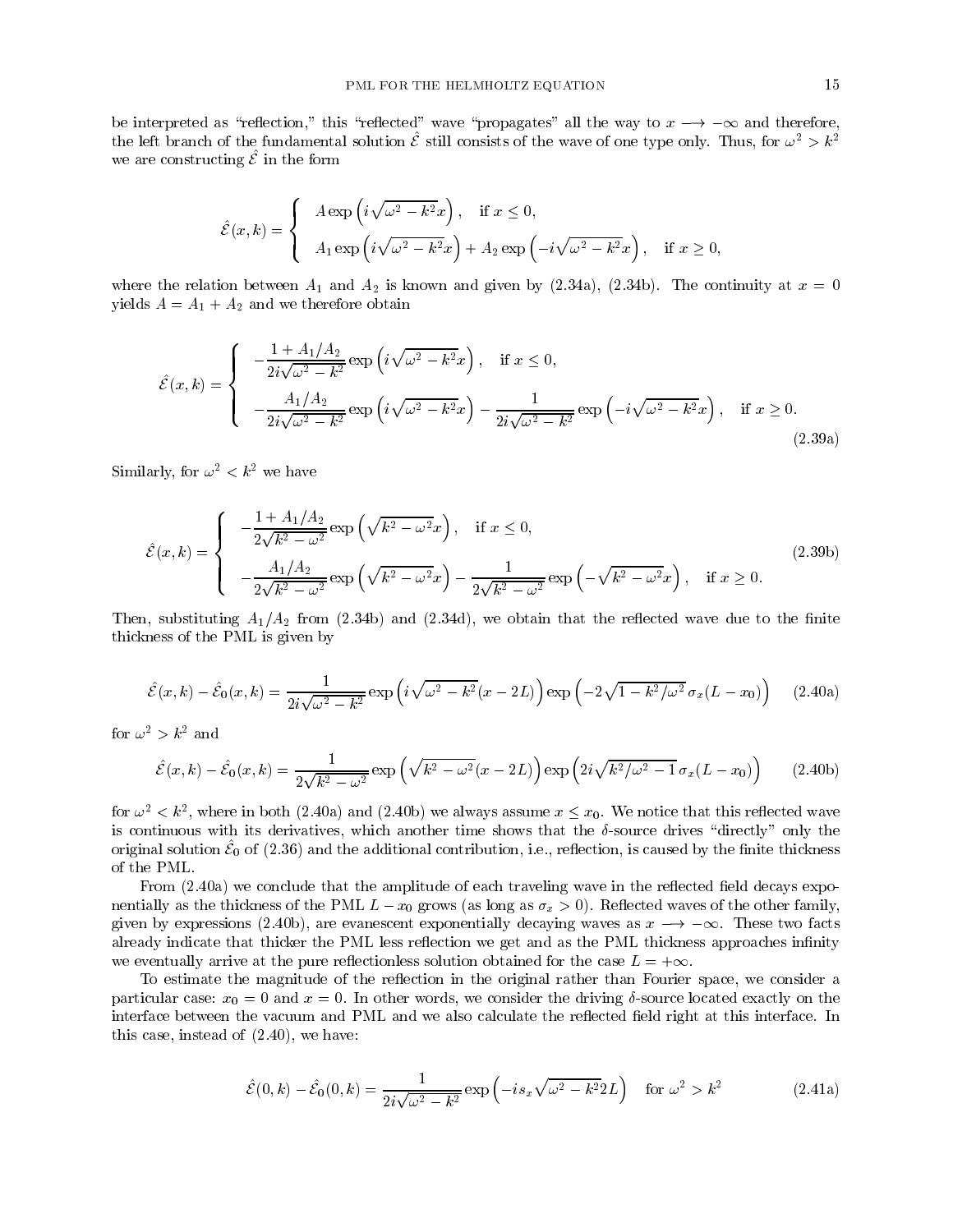and

$$
\hat{\mathcal{E}}(0,k) - \hat{\mathcal{E}}_0(0,k) = \frac{1}{2\sqrt{k^2 - \omega^2}} \exp\left(-s_x \sqrt{k^2 - \omega^2} 2L\right) \quad \text{for } \omega^2 < k^2. \tag{2.41b}
$$

Comparing formulae (2.41) with (2.36), we see that they are almost identical except for the sign as well as |x| in the exponent being replaced by  $s_x \cdot 2L$ . Thus, we conclude that in the original space the reflected field at  $x = 0$  (for  $x_0 = 0$  and  $0 < L < \infty$ ) is given by

$$
\mathcal{E}(0, y) - \mathcal{E}_0(0, y) = -\frac{\pi}{2i} H_0^{(2)} \left( \omega \sqrt{4s_x^2 L^2 + y^2} \right).
$$
 (2.42)

Denote  $q = 4s_x L + y$ ,  $q = 4L + y$  and also  $\mu = \sigma_x/\omega > 0$ ,  $\cos \varphi = 2L/q$ . Then,  $q = q (1 - (\mu^2 + 2i\mu)\cos^2 \varphi)$ . From this expression it is easy to see that  $\Re(\tilde{q}/q) < 0$ . As for large  $|z|$  ( $z \in \mathbb{C}$ ) we have  $H_0^{(2)}(z) \sim (1/\sqrt{z}) \exp(-iz)$ , we conclude that the reflected field  $(2.42)$ , which is  $\sim H_0^{(2)}(\omega q(\tilde{q}/q))$ , is exponentially small in L. This result is similar to that of Section 2.4 regarding the one-dimensional case.

It remains to address the degenerate case  $\omega_1 = \kappa_2$ . In this case, both equations (2.26a) and (2.26b) reduce to

$$
\hat{u}^{\prime\prime} = 0. \tag{2.43}
$$

We first notice, that for the version of PML that we are studying here, equation  $(2.43)$  is the same for both vacuum and PML areas. We also notice that unlike equations (2.26) considered earlier, equation (2.43) does not have a bounded fundamental solution. Indeed, an obvious symmetric solution of the equation  $\mathcal{E}''_0 = \delta(x)$ <br>is  $\hat{\mathcal{E}}_0 = |x|/2$ ; a constant can be added to  $\hat{\mathcal{E}}_0$  for all  $x \in (-\infty, +\infty)$ , which still leaves it unbounded fundamental solution. It is also known that the fundamental solution is basically determined up to an additive term that solves the pure homogeneous equation (2.43). The general solution of (2.43) is a linear combination of a constant and linear function; by adding such solutions to  $\mathcal{E}_0$  one can obtain a family of fundamental solutions that will, generally speaking, be non-symmetric but still unbounded at least in one direction (either  $x \to +\infty$  or  $x \to -\infty$ ). In particular, by adding a proper solution of the homogeneous equation, we can always achieve  $\mathcal{E}(L) = 0$ , which will account for the termination of PML at  $x = L$ .

For problems on the entire  $\mathbb{R}^2$  considered in this section, one uses the continuous Fourier transform for transition between the two-dimensional equation and the corresponding family of one-dimensional equations. It is clear that the values of the function at two particular points, whatever these values might be, are not going to change the value of the integral when going back to original variables, i.e., calculating the solution by means of the inverse Fourier transform (Fourier integral). In particular, the fact that the onedimensional fundamental solution for  $\omega^{\perp} = \kappa^{\perp}$  is unbounded is not going to allect the boundedness and even decay of the solution in original variables as  $r \rightarrow \infty$ . This property in a slightly different form has been demonstrated and analyzed in [15]. In other words, this means that when a problem is solved using continuous Fourier integrals, the values  $k = \pm \omega$ , for which there is no bounded fundamental solution, can be effectively disregarded. The situation can be entirely different when the domain in the  $y$ -direction is finite and instead of the Fourier integral one uses Fourier series; in this case the weight of each wavenumber is finite (as opposed to the continuous case when each particular  $k$  makes an infinitesimal contribution to the Fourier integral) and consequently, there might not be an overall bounded solution at all. In conclusion, we note that rigorous analysis of similar phenomena based on introduction of the so-called generalized principles of limitary absorption is contained in [11, 12].

**2.6. Combined Problem in the Waveguide.** We now consider a semi-infinite x-aligned waveguide that stretches from  $x = 0$  to  $x = +\infty$  and is  $\pi$ -wide in the y-direction, see Figure 2.3. We assume that the solution is equal to zero on the walls of the waveguide and bounded as  $x \rightarrow +\infty$ .

First, it is clear that if the entire waveguide was filled only with vacuum, then the solution to the Helmholtz equation (1.5) with Dirichlet boundary conditions on the walls of the waveguide would not, generally speaking, be unique. In other words, there will be a non-zero solution with zero Dirichlet boundary data:  $u = 0$  at  $x = 0$ ,  $y = 0$ , and  $y = \pi$ , and zero source terms. This non-zero solution can actually be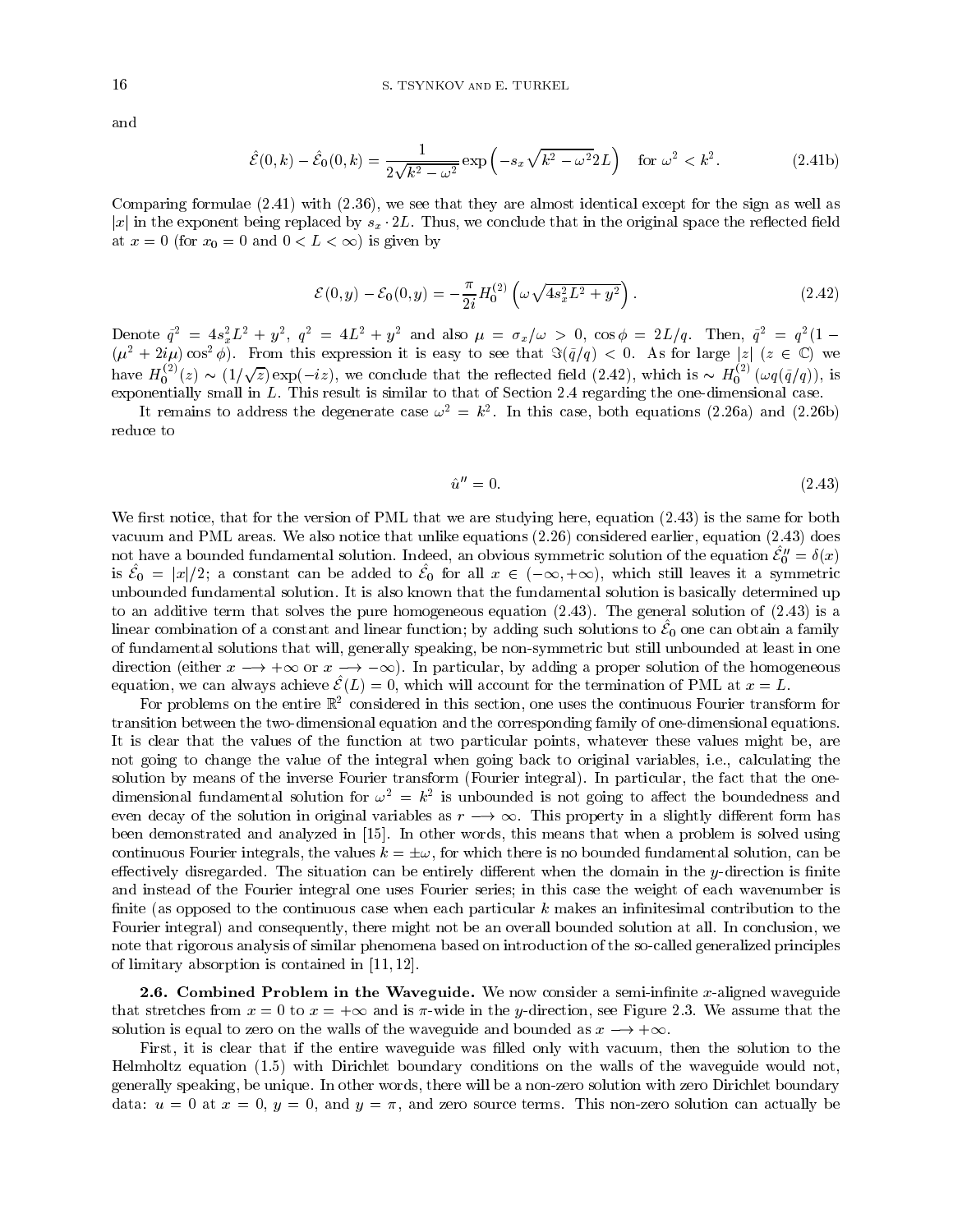

FIG. 2.3. Schematic geometric setup for the PML on the x-aligned semi-infinite waveguide.

constructed by using the sine Fourier series expansion in the transversal y-direction. Indeed, any solution  $u(x, y)$  in the waveguide that turns into zero on its wall can be represented as a sum of this series for each x:

$$
u(x,y) = \sum_{k=1}^{\infty} \hat{u}(x,k) \sin(ky), \qquad (2.44a)
$$

where

$$
\hat{u}(x,k) = \frac{2}{\pi} \int_0^\pi u(x,y) \sin(ky) dy.
$$
\n(2.44b)

Then the longitudinal x-modes  $\hat{u}(x, k)$  are still given by expressions (2.27) and (2.28), the only difference is that now the spectrum is discrete rather than continuous — the wavenumbers  $k$  are integers. To construct a non-trivial solution for the zero boundary data and zero source terms, we can take any  $\kappa$  such that  $\omega$   $\;\Rightarrow$   $\kappa$  (provided that  $\omega$  is sunceently large so that there exist traveling waves in the waveguide of this particular width) and then consider the corresponding longitudinal solution in the form  $\hat{u} = \hat{u}_v^{(1)} - \hat{u}_v^{(2)} = 2 \sin \left(\sqrt{\omega^2 - k^2} x\right);$  this yields the overall solution in the form  $u = 2 \sin(ky) \sin \left(\sqrt{\omega^2 - k^2} x\right),$ , which is obviously bounded at infinity and equal to zero at  $x = 0$  and  $y = 0$ ,  $y = \pi$ . We note, that nonuniqueness can develop only on the traveling part of the spectrum, evanescent waves (2.28) are given by real exponential function and they must all be zero to satisfy the zero Dirichlet boundary condition at  $x = 0$  (because  $sin(ky)$ ,  $k = 1, 2, \ldots$ , form a full orthogonal system). To guarantee uniqueness for the pure Helmholtz equation in the waveguide, we need, as before, to require that some kind of a radiation principle be met, e.g., only right-traveling waves (2.27b) be present in the solution. In this case, the zero Dirichlet boundary condition at  $x = 0$  will again imply that all components are actually zero.

As opposed to the previous case, the solution for the waveguide filled entirely with the PML medium is unique. Indeed, consider a solution  $u(x, y)$  of equation (1.4) with  $\sigma_x \neq 0$ ,  $\sigma_y = 0$ , in the waveguide shown in Figure 2.3 with boundary conditions  $u = 0$  at  $x = 0$ ,  $y = 0$ , and  $y = \pi$ , and bounded as  $x \rightarrow +\infty$ . As the sine functions  $sin(ky)$ ,  $k = 1, 2,...$ , form a full orthogonal system in  $L_2[0, \pi]$  with zero boundary conditions at 0 and  $\pi$ , we expand  $u(x, y)$  in the sine Fourier series (2.44a) and see that for each  $k = 1, 2, \ldots$ , the component  $\hat{u}(x, k)$  satisfies equation (2.26b) for  $x \in [0, +\infty)$ . The condition of boundedness at infinity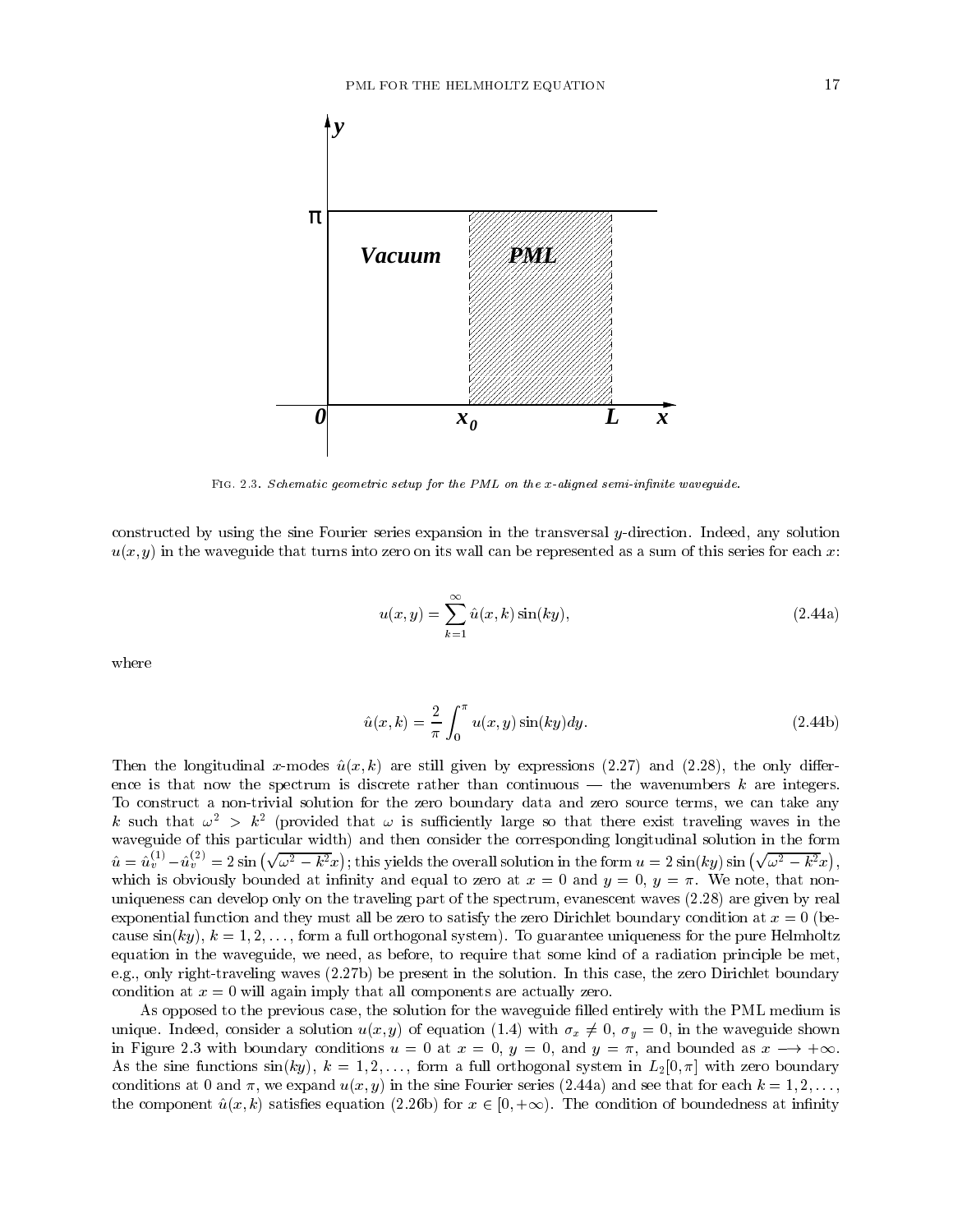implies that only the decaying longitudinal modes  $(2.30b)$  and  $(2.31b)$  can be taken. Then, the conditions  $\hat{u}(0, k) = 0, k = 1, 2, \ldots$ , that follow from the zero Dirichlet boundary condition for  $u(x, y)$  at  $x = 0$ , immediately yield that each Fourier component is equal to zero and therefore, the entire solution is zero.

Let us also note that for both preliminary formulations analyzed above, we may need to consider a special case  $\omega^2 - k^2 = 0$  if  $\omega$  is integer. In this case, the one-dimensional equation that needs to be solved in Fourier space is  $\hat{u}^{\prime\prime} = 0$ , the two linearly independent solutions are  $\hat{u}^{(1)} = \text{const}$  and  $\hat{u}^{(2)} = x$ , the second one is prohibited by the condition of boundedness at infinity (each term of the series has "finite weight," as opposed to the case of the continuous Fourier transform analyzed in the previous section), the first one is prohibited by the zero Dirichlet boundary condition at  $x = 0$ . In the uniqueness proofs that follow, we will not be taking the case  $\omega_-=\kappa_-$  into consideration because as we have just seen, no nontrivial solution of the homogeneous problem that we are studying can exist for this wavenumber.

We now consider the waveguide with both vacuum and PML areas and first assume that the PML is infinitely thick, i.e.,  $L = +\infty$ , see Figure 2.3. The following theorem establishes uniqueness by showing that the homogeneous problem with zero Dirichlet boundary conditions has only trivial solution.

THEOREM 2.10. Let the PML in the waveguide be infinitely thick,  $L = +\infty$ , see Figure 2.3. Let  $u = u(x, y)$  satisfy equation (1.5) in the vacuum area of the waveguide, equation (1.4) with  $\sigma_x \neq 0$ ,  $\sigma_y = 0$ , in the PML area, interface conditions (2.19) at  $x_{\text{int}} = x_0$ , be equal to zero,  $u = 0$ , at  $x = 0$ ,  $y = 0$ , and  $y = \pi$ , and bounded,  $|u| < \infty$ , as  $x \rightarrow +\infty$ . Then,  $u \equiv 0$ .

*Proof.* First, expand  $u(x, y)$  for each  $x \ge 0$  in the sine Fourier series (2.44a) with respect to the transversal coordinate y. Then, for each  $k = 1, 2, \ldots$ , the component  $\hat{u}(x, k)$  satisfies equation (2.26a) for  $0 \le x \le x_0$ and equation (2.26b) for  $x \ge x_0$ . Boundedness at infinity implies that only the decaying longitudinal modes (2.30b) and (2.31b) are present in the solution in the PML area. Then, from the interface conditions (2.19) and relations  $(2.34a)$ ,  $(2.34c)$  that follow from  $(2.19)$  we conclude that only the modes  $(2.27b)$  and  $(2.28b)$ can be present in the solution in the vacuum area, i.e.,  $A_1(k) = 0$ .

Let us now denote the complex conjugate of  $u$  by  $\bar{u}$  and apply Green's formula to the vacuum area:

$$
\int_{\text{vacuum}} \left[ \bar{u}(\Delta u + \omega^2 u) - u(\Delta \bar{u} + \omega^2 \bar{u}) \right] dx dy = \int_0^\pi \left[ \bar{u} \frac{\partial u}{\partial x} - u \frac{\partial \bar{u}}{\partial x} \right] \Big|_{x=x_0} dy = 0. \tag{2.45}
$$

Substituting the sine Fourier expansion (2.44a) for u and  $\bar{u}$  at  $x = x_0$  into the second integral of (2.45), using the orthogonality of  $sin(ky)$ ,  $k = 1, 2, \ldots$ , and also differentiating (2.44a) with respect to x to obtain  $u'_x|_{x=x_0}$  and  $\bar{u}'_x|_{x=x_0}$  for  $(2.45)$ , we arrive at

$$
\sum_{k=1}^{\infty} |A_2(k)|^2 \left( \bar{u}_v^{(2)} \frac{d}{dx} \hat{u}_v^{(2)} - \hat{u}_v^{(2)} \frac{d}{dx} \bar{\hat{u}}_v^{(2)} \right) = 0. \tag{2.46}
$$

From (2.28b) we see that if  $\omega^2 < k^2$  then  $\hat{u}^{(v)}_v(x, k) = \hat{u}^{(v)}_v(x, k)$  and therefore, the expression in brackets in (2.46) turns into zero. Consequently, from (2.27b) and (2.46) we obtain

$$
\sum_{k^2 < \omega^2} -2i\sqrt{\omega^2 - k^2}|A_2(k)|^2 = 0,
$$

which means that  $|A_2(k)| = 0$  for  $k^2 < \omega^2$  and therefore, the waveguide solution  $u = u(x, y)$  does not contain any traveling modes. Thus, if  $u(x, y)$  is still nontrivial, it can be composed of the evanescent modes only.

We will now apply the methodology similar to the one used when proving Theorem 2.1. Introduce some  $x_1 > x_0$  and notice that the operator  $\bm{L}$  of (1.4) reduces to  $\Delta + \omega$  in the vacuum area:

$$
\int_{\substack{0 \le x \le x_1 \\ 0 \le y \le \pi}} (\bar{u} \mathbf{L} u) dx dy = - \int_{\substack{0 \le x \le x_0 \\ 0 \le y \le \pi}} \left[ \left| \frac{\partial u_v}{\partial x} \right|^2 + \left| \frac{\partial u_v}{\partial y} \right|^2 - \omega^2 |u_v|^2 \right] dx dy + \int_0^{\pi} \bar{u}_v \frac{\partial u_v}{\partial x} \Big|_{x=x_0} dy -
$$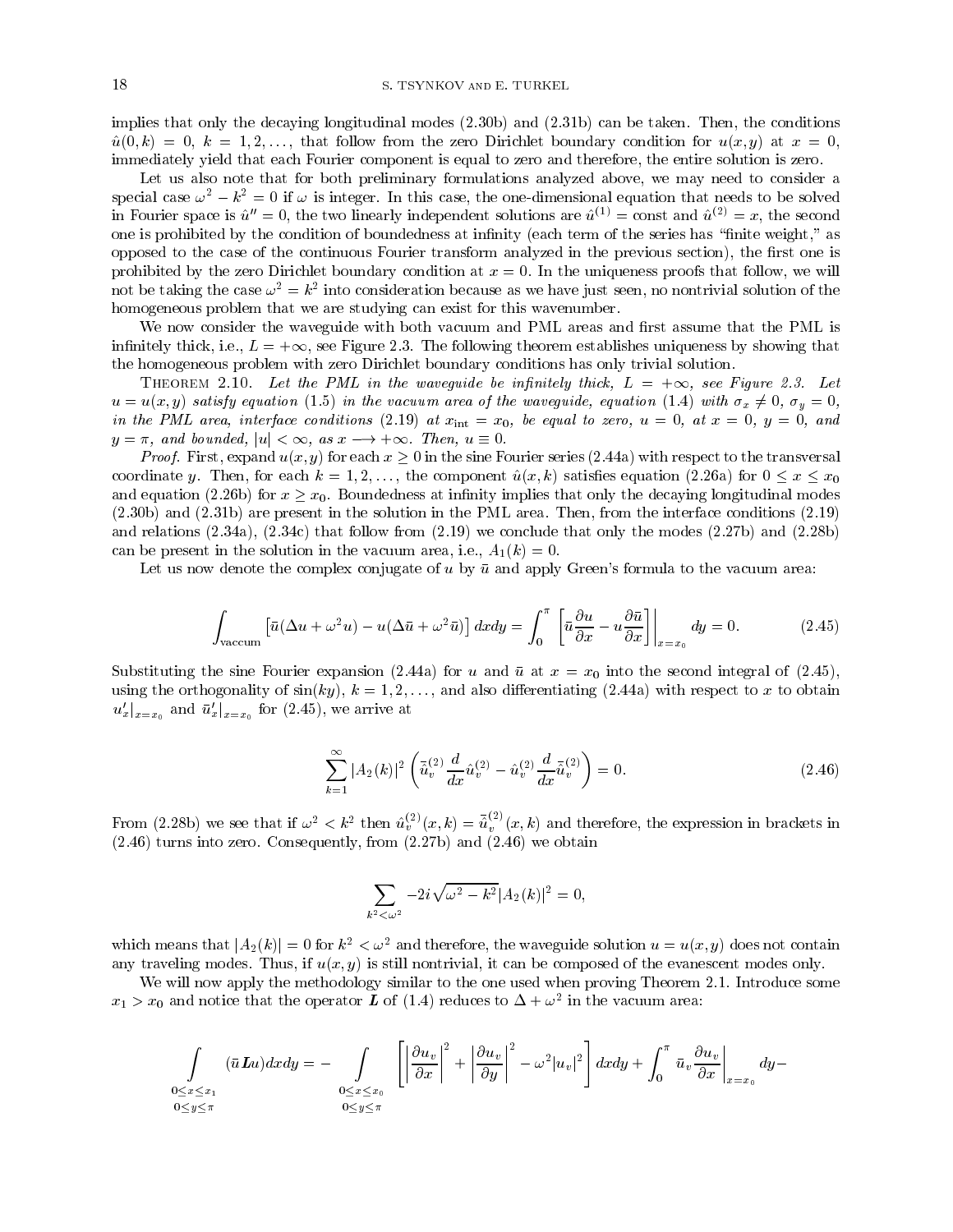$$
-\int_{\substack{x_0 \le x \le x_1 \\ 0 \le y \le \pi}} \left[ \frac{1}{s_x} \left| \frac{\partial u_p}{\partial x} \right|^2 + s_x \left| \frac{\partial u_p}{\partial y} \right|^2 - s_x \omega^2 |u_p|^2 \right] dx dy + \int_0^\pi \frac{1}{s_x} \bar{u}_p \left( -\frac{\partial u_p}{\partial x} \right) \Big|_{x=x_0} dy +
$$

$$
+\int_0^{\pi} \frac{1}{s_x} \bar{u}_p \frac{\partial u_p}{\partial x}\bigg|_{x=x_1} dy = 0.
$$

The integrals along the interface  $x = x_0$  cancel because of the interface conditions (2.19); the last integral for  $x = x_1$  vanishes as  $x_1 \longrightarrow +\infty$  because the solution is composed of only exponentially decaying evanescent modes. Therefore, we obtain

$$
-\int_{\text{vacuum}} \left[ \left| \frac{\partial u_v}{\partial x} \right|^2 + \left| \frac{\partial u_v}{\partial y} \right|^2 - \omega^2 |u_v|^2 \right] dx dy = \int_{\text{PML}} \left[ \frac{1}{s_x} \left| \frac{\partial u_p}{\partial x} \right|^2 + s_x \left| \frac{\partial u_p}{\partial y} \right|^2 - s_x \omega^2 |u_p|^2 \right] dx dy.
$$

The left-hand side above is real and non-positive since if we represent  $u<sub>v</sub>$  in the form of the series (2.44a) and take into account that the only terms left are those with  $\kappa^+ > \omega^-,$  we easily make sure that  $\frac{1}{2}$  $\left|\frac{\partial u_v}{\partial u}\right|^2$  $\sim$   $\sim$   $\sim$  $\frac{2}{\pi}$ dominates over  $\omega^2 |u_v|^2$ . Dividing both sides by  $s_x$  we receive

$$
-\frac{\omega \sigma_x}{\sigma_x^2 + \omega^2} \int_{\text{vacuum}} \left[ \left| \frac{\partial u_v}{\partial x} \right|^2 + \left| \frac{\partial u_v}{\partial y} \right|^2 - \omega^2 |u_v|^2 \right] dx dy = \frac{2\omega^3 \sigma_x}{(\sigma_x^2 + \omega^2)^2} \int_{\text{PML}} \left| \frac{\partial u_p}{\partial x} \right|^2 = 0.
$$

From here we conclude that  $\partial u_p/\partial x \equiv 0$  in the infinite PML area and consequently,  $u_p \equiv 0$ . Therefore, for the vacuum solution  $u_v$  we have found that it vanishes along with  $\partial u_v/\partial x$  at the interface  $x = x_0$ . As  $u_v$  is analytic,  $u_y \equiv 0$ , and we have thus shown that the entire homogeneous waveguide solution  $u(x, y) \equiv 0$ .

The next theorem shows uniqueness for the waveguide problem with the PML of finite thickness.

THEOREM 2.11. Let the PML in the waveguide have finite thickness,  $L > x_0$ , see Figure 2.3. Let  $u = u(x, y)$  satisfy equation (1.5) in the vacuum area of the waveguide, equation (1.4) with  $\sigma_x \neq 0$ ,  $\sigma_y = 0$ , in the PML area, interface conditions (2.19) at  $x_{int} = x_0$ , and be equal to zero,  $u = 0$ , at  $x = 0$ ,  $x = L$ ,  $y = 0$ , and  $y = \pi$ . Then,  $u \equiv 0$ .

*Proof.* We again expand  $u(x, y)$  in the sine Fourier series (2.44a) with respect to the transversal coordinate y for each x:  $0 \le x \le L$ . Then, for each  $k = 1, 2, \ldots$ , the k-th Fourier component  $\hat{u}(x, k)$  satisfies equation  $(2.26a)$  for  $0 \le x \le x_0$  and equation  $(2.26b)$  for  $x_0 \le x \le L$ . As the PML is terminated at  $x = L$  with the zero Dirichlet boundary condition, then the analysis similar to the one of Section 2.5 yields the PML solution for every  $k$  in the form

$$
\hat{u}_p(x,k) = C_1 \hat{u}_p^{(1)}(x,k) + C_2 \hat{u}_p^{(2)}(x,k),
$$

where the relations between  $C_1$  and  $C_2$  are given by formulae (2.33). Consequently, the corresponding vacuum solution for the mode k takes the form

$$
\hat{u}_v(x,k)=A_1\hat{u}_v^{(1)}(x,k)+A_2\hat{u}_v^{(2)}(x,k),
$$

where the relations between  $A_1$ ,  $A_2$ , and  $C_1$ ,  $C_2$ , are given by formulae (2.34) that follow from the interface conditions (2.19) for  $x_{\text{int}} = x_0$ . For the traveling modes,  $\kappa_- < \omega_+$ , we conclude from (2.34b) that

$$
\left|\frac{A_1}{A_2}\right| = \exp\left(-2\sqrt{1-k^2/\omega^2}\sigma_x(L-x_0)\right),\,
$$

;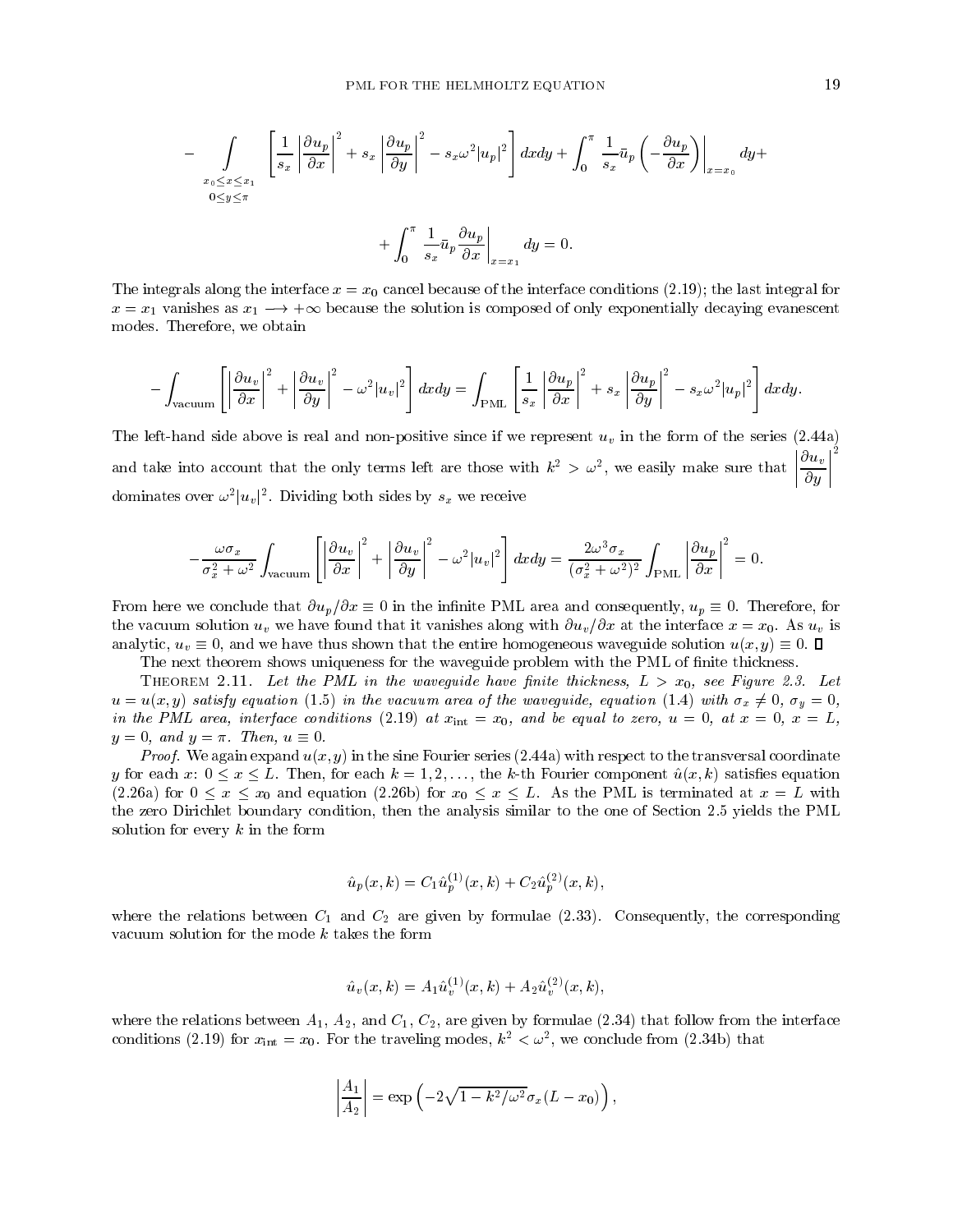# 20 S. TSYNKOV and E. TURKEL

which means that the two components,  $u_v^{\perp}$  ' of (2.27a) and  $u_v^{\perp}$  ' of (2.27b), have different absolute magnitudes as long as  $L-x_0 > 0$ . On the other hand, the homogeneous Dirichlet boundary condition at  $x = 0$  along with the fact that  $sin(ky)$ ,  $k = 1, 2, \ldots$ , is a full orthogonal system, imply that the sum of these two components  $\hat{u}_v(x, k)$  has to be equal to zero at  $x = 0$  for each k. Clearly, this requirement cannot be satisfied unless both magnitudes are zero:  $A_1 = A_2 = 0$ . Thus, we have shown (as previously) that even if the solution  $u(x, y)$  is nontrivial, it does not contain traveling modes.

We now apply the same argument as the one used when proving Theorem 2.10. We integrate  $\bar{u}Lu$  over the entire area of both vacuum andPML. All boundary integrals drop out because of the zero Dirichlet boundary conditions and we obtain

$$
\int_{\substack{0 \le x \le L \\ 0 \le y \le \pi}} (\bar{u} L u) dx dy = - \int_{\substack{0 \le x \le x_0 \\ 0 \le y \le \pi}} \left[ \left| \frac{\partial u_v}{\partial x} \right|^2 + \left| \frac{\partial u_v}{\partial y} \right|^2 - \omega^2 |u_v|^2 \right] dx dy + \int_0^\pi \bar{u}_v \frac{\partial u_v}{\partial x} \Big|_{x=x_0} dy -
$$
\n
$$
- \int_{\substack{x_0 \le x \le L \\ x_0 \le x \le L}} \left[ \frac{1}{s_x} \left| \frac{\partial u_p}{\partial x} \right|^2 + s_x \left| \frac{\partial u_p}{\partial y} \right|^2 - s_x \omega^2 |u_p|^2 \right] dx dy + \int_0^\pi \frac{1}{s_x} \bar{u}_p \left( -\frac{\partial u_p}{\partial x} \right) \Big|_{x=x_0} dy.
$$

As before, the interface integrals cancel because of (2.19). Separating the real and imaginary parts, we again obtain that  $\partial u_p/\partial x \equiv 0$  over the PML area, which implies (via the boundary condition at  $x = L$ ) that  $u_p \equiv 0$ . It then follows that  $u_v \equiv 0$  and we have thus proven that  $u(x, y) = 0$ .  $\Box$ 

**3. Numerical Methods.** We now describe finite difference approximations to the Helmholtz and PML equations. We then discuss iterative methods to solve the resultant system of equations. We rewrite the Helmholtz equation  $(1.5)$  using k for the wavenumber.

$$
\frac{\partial^2 u}{\partial x^2} + \frac{\partial^2 u}{\partial y^2} + k^2(x, y)u = F \tag{3.1}
$$

Let  $\phi_{i,j}$  be the numerical approximation to  $u(x_i, y_j)$ , and  $F_{i,j} = F(x_i, y_j)$  be a known function. Define

$$
\begin{aligned} \phi_s &= \phi_{i+1,j} + \phi_{i-1,j} + \phi_{i,j+1} + \phi_{i,j-1} \\ \phi_c &= \phi_{i+1,j+1} + \phi_{i-1,j+1} + \phi_{i+1,j-1} + \phi_{i-1,j-1} \end{aligned} \tag{3.2}
$$

We first consider the Poisson equation, with  $k = 0$ . An approximation to the Laplacian that uses the nine nearest neighbors is

$$
L_h \phi = \frac{A_s \phi_s + A_c \phi_c + A_0 \phi_{i,j}}{h^2} \tag{3.3}
$$

In order for the approximation to be second order accurate we require that

$$
4As + 4Ac + A0 = 0
$$

$$
As + 2Ac = 1
$$

By a straightforward Taylor series expansion and use of the Poisson equation we find that

$$
L_h \phi = F + \frac{h^2}{12} \left( F_{xx} + F_{yy} \right) + \frac{h^4}{360} \left( F_{xxxx} + 4F_{xxyy} + F_{yyyy} \right) + O(h^6)
$$
 (3.4)

For the Helmholtz equation we have that

$$
F = -k^2u + f \tag{3.5}
$$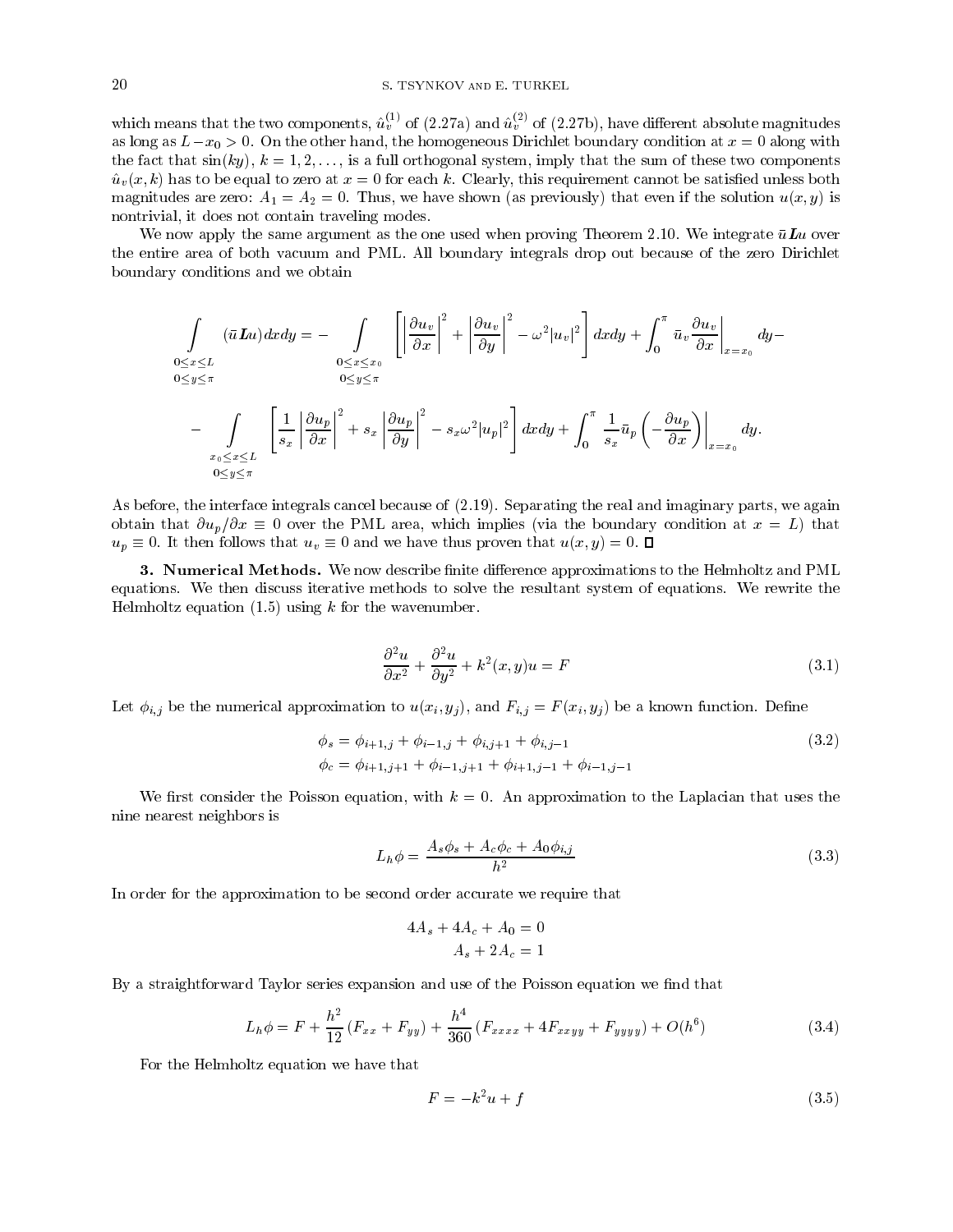Hence,

$$
F_{xx} + F_{yy} = -((k^2u)_{xx} + (k^2u)_{yy}) + f_{xx} + f_{yy}
$$

 $50\,$  we can approximate the  $O(h_{\perp})$  term in (5.4) on the nine point stencil and get a fourth order accurate approximation to the Helmholtz equation. If we wish a sixth order accurate approximation we need to approximate the  $O(n^+)$  term in (5.4). However, this contains fourth derivatives of F and so by (5.5) fourth  $\,$ derivatives of u which requires a larger stencil. If  $k$  is constant we can use the equation itself to reduce the order of the derivatives. For simplicity we assume  $f = 0$  and so we have the homogenous Helmholtz equation. When k is constant  $f = 0$  and then by (3.5)

$$
F_{xxxx} + 4F_{xxyy} + F_{yyyy} = -k^2 \left( u_{xxxx} + 4u_{xxyy} + u_{yyyy} \right) = -k^2 \left( \left( \frac{\partial^2}{\partial x^2} + \frac{\partial^2}{\partial y^2} \right) \left( u_{xx} + u_{yy} \right) + 2u_{xxyy} \right)
$$

Using (3.1) and (3.5) this can be reduced to

$$
F_{xxxx} + 4F_{xxyy} + F_{yyyy} = -k^2 \left( \left( \frac{\partial^2}{\partial x^2} + \frac{\partial^2}{\partial y^2} \right) (-k^2 u) + 2u_{xxyy} \right)
$$
  
=  $k^4 (u_{xx} + u_{yy}) - 2k^2 u_{xxyy} = -k^6 u - 2k^2 u_{xxyy}$ 

Now second derivatives and a cross fourth derivative appear which can be approximated on the nine point stencil. We thus have achieved sixth order accuracy on a nine point stencil. This construction is not unique  $\sin$ ce the  $O(n^2)$  term in (5.4) need only be approximated to second order accuracy.

3.1. Finite Difference Approximation. We have shown that for constant coefficients it is possible to construct a sixth order approximation to the Helmholtz equation based on a nine point stencil (see also  $[6]$ . However, we are also interested in variable k. Furthermore, it is not clear that one can construct approximations to a Neumann boundary condition that preserves the sixth order accuracy. Hence, we consider fourth order approximations to the Helmholtz equation that use at most nine points.

We wish to have a symmetric stencil. We replace the derivatives by a Padé approximation.

$$
\phi_{xx} \sim \frac{D_{xx}}{1 + \frac{h^2}{12} D_{xx}}
$$
 where  $D_{xx} \phi = \frac{\phi_{i+1} - 2\phi_i + \phi_{i-1}}{h^2}$ 

and similarly for  $\phi_{yy}$ . We then clear fractions and get

$$
(D_{xx} + D_{yy} + \frac{h^2}{6} D_{xx} D_{yy})\phi + \left[1 + \frac{h^2}{12} (D_{xx} + D_{yy}) + \frac{h^4}{144} D_{xx} D_{yy}\right] k^2 \phi = F.
$$
 (3.6)

The  $n_{\parallel}$  term can be multiplied by an arbitrary constant  $\gamma$ . Expanding this we get

$$
-\frac{10}{3}\phi_{i,j} + h^2(\frac{2}{3} + \frac{\gamma}{36})(k^2\phi)_{i,j} + \frac{2}{3}\phi_s + \frac{1}{6}\phi_c
$$
  
+  $\frac{h^2}{12}(1 - \frac{\gamma}{6})(k_{i+1,j}^2\phi_{i+1,j} + k_{i-1,j}^2\phi_{i-1,j} + k_{i,j+1}^2\phi_{i,j+1} + k_{i,j-1}^2\phi_{i,j-1})$   
+  $\frac{\gamma h^2}{144}(k_{i+1,j+1}^2\phi_{i+1,j+1} + k_{i-1,j+1}^2\phi_{i-1,j+1} + k_{i+1,j-1}^2\phi_{i+1,j-1} + k_{i-1,j-1}^2\phi_{i-1,j-1})$   
=  $B_0F_{i,j} + B_s$ ,  $s + B_c$ ,  $c$   
,  $s = F_{i+1/2,j} + F_{i,j+1/2} + F_{i-1/2,j} + F_{i,j-1/2}$   
,  $c = F_{i+1/2,j+1/2} + F_{i-1/2,j+1/2} + F_{i+1/2,j-1/2} + F_{i-1/2,j-1/2}$   
 $B_0 = h^2\left(-\frac{1}{3} + \frac{4\delta}{9}\right)$   $B_s = h^2\left(\frac{1}{3} - \frac{2\delta}{9}\right)$   $B_c = h^2\frac{\delta}{9}$ .

see [8, 16] for further details.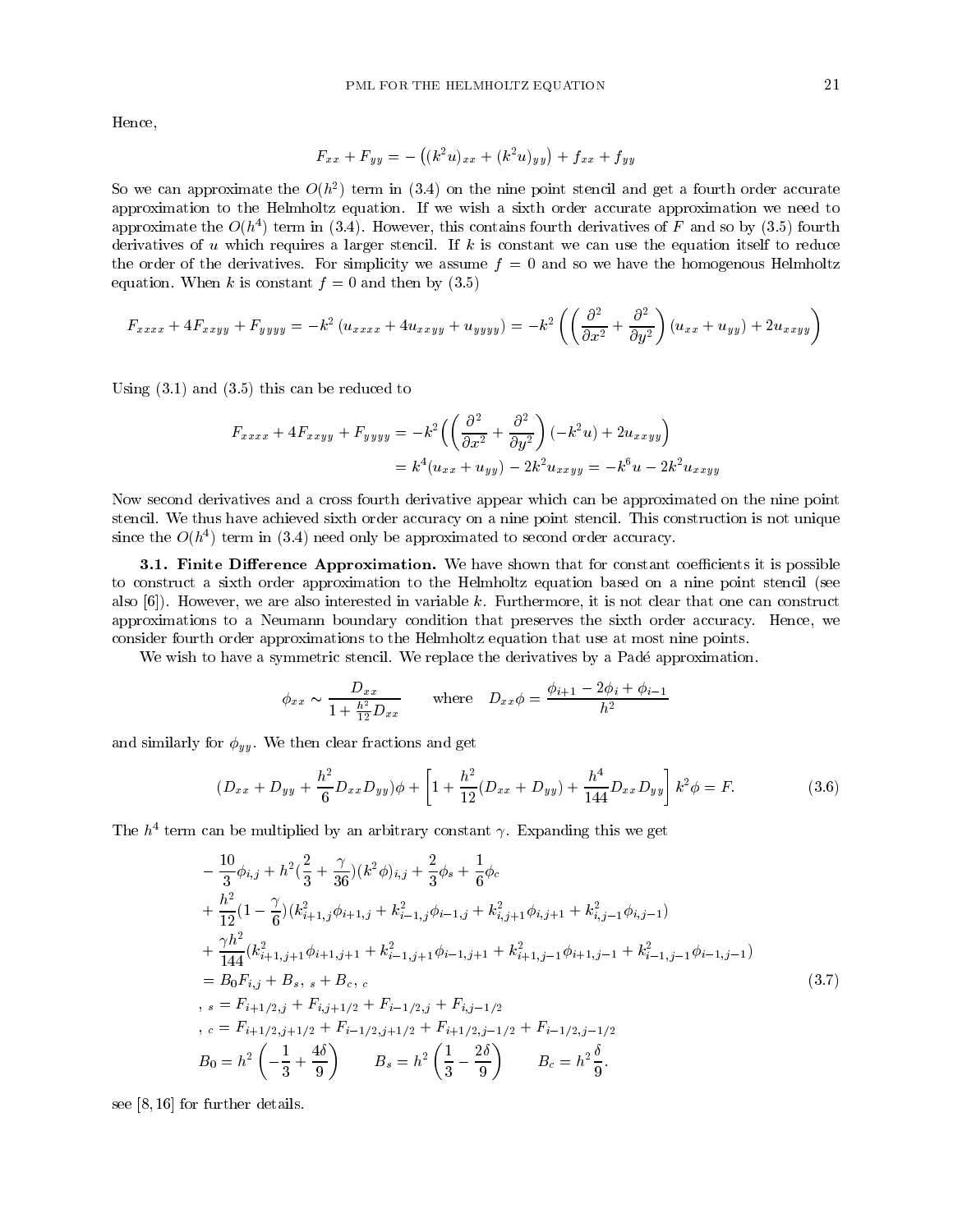We next generalize this to the case of general variable coefficients

$$
\frac{\partial}{\partial x}\left(A\frac{\partial u}{\partial x}\right) + \frac{\partial}{\partial y}\left(B\frac{\partial u}{\partial y}\right) + Cu = F
$$
\n(3.8)

where A, B, C are general functions of  $(x, y)$ . We have not found a formula that keeps the self-adjoint form and is also fourth order accurate for non-constant  $A$  and  $B$ . However, in our application  $A$  and  $B$  are variable only in the PML layer which is articial and hence the order of accuracy is meaningless. Hence, we construct a formula which conserves the self-adjoint form, is fourth order accurate when  $A, B$  are constant but  $C$  is variable and is second order accurate for variable  $A, B, C$ . This is now a straightforward generalization of our previous formula. Let  $D^+$ ,  $D^-$  be forward and backward difference operators respectively. Then

$$
\left[D_x^+ A D_x^- + D_y^+ B D_y^- + \frac{h^2}{12} \left(D_{yy} D_x^+ A D_x^- + D_{xx} D_y^+ B D_y^-\right)\right] \phi + \left[1 + \frac{h^2}{12} (D_{xx} + D_{yy}) + \frac{\gamma h^4}{144} D_{xx} D_{yy}\right] C \phi = F
$$

Expanding this we get

$$
\frac{5}{6} \left[ A_{i+1/2,j}(\phi_{i+1,j} - \phi_{i,j}) - A_{i-1/2,j}(\phi_{i,j} - \phi_{i-1,j}) \right] \n+ \frac{1}{12} \left[ A_{i+1/2,j+1}(\phi_{i+1,j+1} - \phi_{i,j+1}) - A_{i-1/2,j+1}(\phi_{i,j+1} - \phi_{i-1,j+1}) \right] \n+ \frac{1}{12} \left[ A_{i+1/2,j-1}(\phi_{i+1,j-1} - \phi_{i,j-1}) - A_{i-1/2,j-1}(\phi_{i,j-1} - \phi_{i-1,j-1}) \right] \n+ \frac{5}{6} \left[ B_{i,j+1/2}(\phi_{i,j+1} - \phi_{i,j}) - B_{i,j-1/2}(\phi_{i,j} - \phi_{i,j-1}) \right] \n+ \frac{1}{12} \left[ B_{i+1,j+1/2}(\phi_{i+1,j+1} - \phi_{i+1,j}) - B_{i+1,j-1/2}(\phi_{i+1,j} - \phi_{i+1,j-1}) \right] \n+ \frac{1}{12} \left[ B_{i-1,j+1/2}(\phi_{i-1,j+1} - \phi_{i-1,j}) - B_{i-1,j-1/2}(\phi_{i-1,j} - \phi_{i-1,j-1}) \right] \n+ h^2 \left( \frac{2}{3} + \frac{\gamma}{36} \right) C_{i,j} \phi_{i,j} \n+ \frac{h^2}{12} \left( 1 - \frac{\gamma}{6} \right) \left[ C_{i+1,j} \phi_{i+1,j} + C_{i-1,j} \phi_{i-1,j} + C_{i,j+1} \phi_{i,j+1} + C_{i,j-1} \phi_{i,j-1} \right] \n+ \frac{\gamma h^2}{144} \left[ C_{i+1,j+1} \phi_{i+1,j+1} + C_{i-1,j+1} \phi_{i-1,j+1} + C_{i+1,j-1} \phi_{i+1,j-1} + C_{i-1,j-1} \phi_{i-1,j-1} \right] \n= B_0 F_{i,j} + B_s, s + B_c, c
$$

3.2. Preconditioning. We express the generalized Helmholtz equation in the form where we have divided (1.4) by  $-s_x s_y$ .

$$
-Lu - k^2u = 0 \tag{3.10}
$$

Lu is the finite difference approximation to the generalized Laplacian including the  $s_x$  and  $s_y$  terms. Hence, in general,  $L$  is a complex non-self-adjoint operator. Note: we need not choose  $\kappa^{\bot} = \omega^{\bot}$ . Instead, a portion of  $\omega$  can be included within the L operator. For simplicity, we shall assume  $\kappa^{\perp} = \omega^{\perp}$ . We shall solve the approximation by a Krylov space iteration with preconditioning. The usual case is that k<sup>2</sup> is larger than the first few eigenvalues and much less than the largest eigenvalue, so  $\lambda_1 < k^2 << \lambda_N$ . In particular we assume that the solution is well resolved so that  $kh \ll 1$ .

For preconditioning we replace the equation

 $Au = f$ 

by

$$
PAQv = Pv \qquad u = Qv \tag{3.11}
$$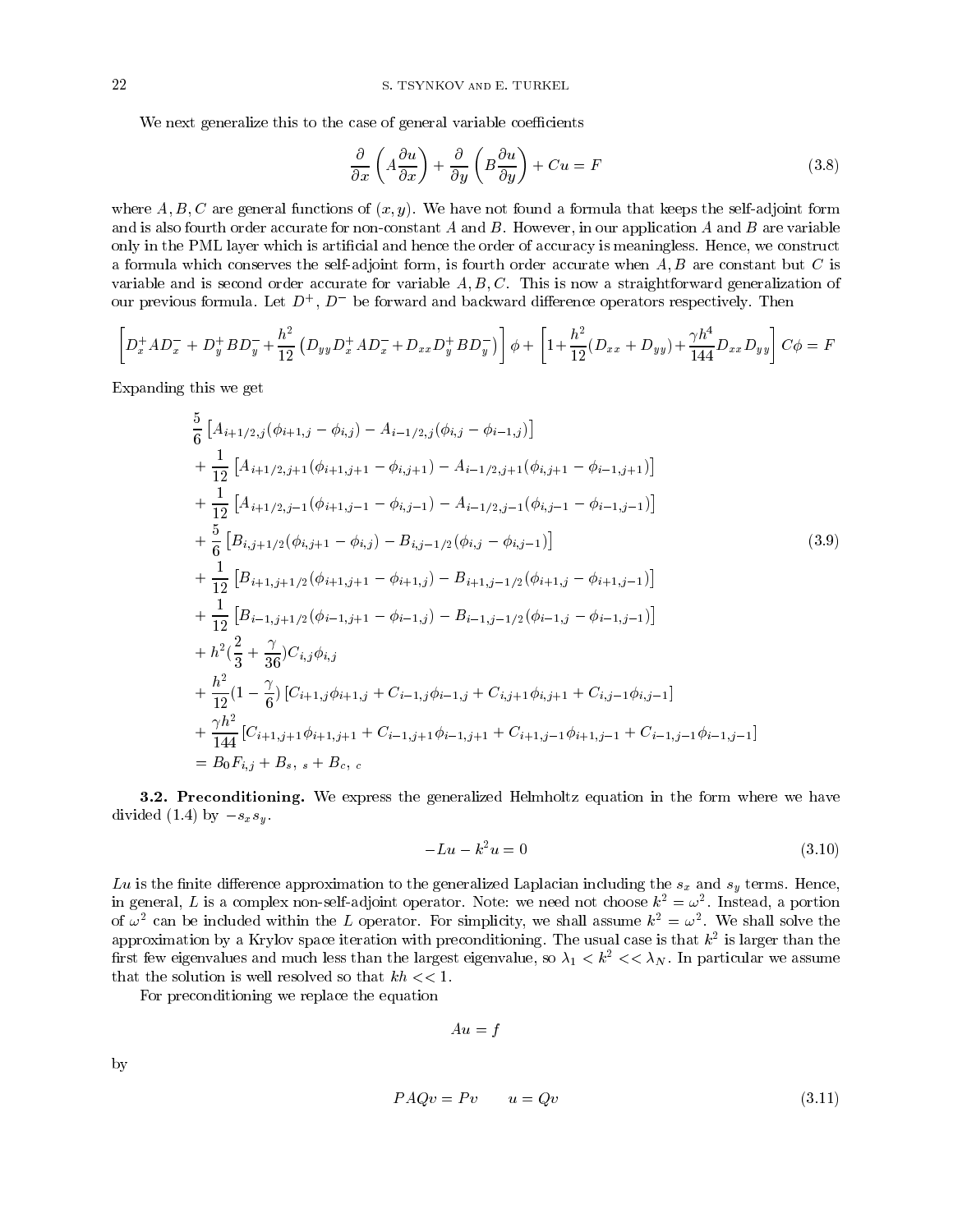We wish to choose P and Q so that the condition number of  $PAO$  is smaller than A while P and Q are relatively easy to invert. Since, it is easier to solve symmetric positive denite (spd) problems by conjugate gradient it would be an additional bonus if  $P A Q$  is spd even when A is not.

We assume that the operators L and  $L^*$  are easy to invert. Inside the physical domain L is an approximation to the Laplacian and so negative definite. Hence, multigrid can be used to efficiently invert L. Hence, we choose

$$
P = (L^*)^{-1} + \frac{1}{k^2} \quad , \quad Q = L^{-1}
$$

Note: this requires two inversions of a Laplacian at each stage of the Krylov iteration. Then,

$$
PAQ = \left( (L^*)^{-1} + \frac{1}{k^2} \right) (L + k^2) \frac{L^{-1}}{k^2} = \left( (L^*)^{-1} + \frac{1}{k^2} \right) \left( L^{-1} + \frac{1}{k^2} \right) = \left( L^{-1} + \frac{1}{k^2} \right)^* \left( L^{-1} + \frac{1}{k^2} \right)
$$
\n
$$
(3.12)
$$

Since PAQ is of the form  $Z^*Z$  it is symmetric positive definite. Furthermore, since only  $L^{-1}$  and its conjugate appear it is compact.

We thus have converted the complex symmetric and nonpositive equation to a symmetric positive definite matrix that can be solved by conjugate gradient. To see the effect of the preconditioning on the condition number we consider the case  $\sigma_x = \sigma_y = 0$  and so  $L = L$  is an approximation to the Laplacian and  $-L$ is positive definite. We denote the eigenvalues of  $-L$  by  $\lambda_i$  where  $\lambda_i$  are all positive. They are ordered by  $\lambda_1 \leq \lambda_2$ .... For finite difference approximations  $\lambda_1$  is a constant of order 1 while  $\lambda_N = O(h^{-2})$ . We denote  $\lambda_K$  as the eigenvalue closest to  $k^2$  with  $\lambda_K = k^2 + \epsilon$ . Since, we assume the problem is non-singular  $\epsilon \neq 0$ but it can be positive or negative.

Then the condition number of the canonical Helmholtz equation is

$$
\kappa_H = \left| \frac{\lambda_N - k^2}{\lambda_K - k^2} \right| = O\left(\frac{1}{|\epsilon|h^2}\right) \tag{3.13}
$$

Denote by  $\mu_i$  the eigenvalues of  $-L^{-1} - \frac{1}{k^2}$ . By a power series expansion  $|\mu_K| = \frac{1}{\lambda_K} - \frac{1}{k^2} = O(\frac{\epsilon}{k^2})$ . Similarly,  $|\mu_1| = -\frac{1}{\lambda_1} - \frac{1}{k^2} = O(1) + \frac{1}{k^2}$  and  $|\mu_N| = -\frac{1}{\lambda_N} - \frac{1}{k^2} = O(h^2) + \frac{1}{k^2}$ . Thus, the condition number of  $L^{-1} + \frac{1}{k^2}$  is given by  $\left| \frac{\mu_1}{\mu_K} \right| = O(\frac{k}{\epsilon})$  $= O(\frac{k}{\epsilon})$  and so is independent of h! . Since, the preconditioning PAQ involves the square of this quantity we have

$$
\kappa_{PAQ} = O\left(\left(\frac{k^4}{\epsilon}\right)^2\right). \tag{3.14}
$$

 $\mathtt{T}$ hus, this preconditioned matrix has the disadvantage that it depends on  $\epsilon$  -rather than  $\epsilon$  but has the double advantage of being spf and independent of h.

3.3. Iterative Methods. Based on the previous section we consider multigrid methods for solving the principal part of the PML equations (which can be used as a preconditioner for the full PML) given by

$$
Au_{xx} + Bu_{yy} = 0
$$
  
\n
$$
A = \frac{s_y}{s_x} \qquad B = \frac{s_x}{s_y} \qquad s_x = 1 - i\frac{\sigma_x}{k} \qquad s_y = 1 - i\frac{\sigma_y}{k}
$$
\n(3.15)

Note that the frequency that appears in A and B is given by k since  $\omega$  will denote below an iteration parameter. We replace the derivatives by standard second order accurate finite differences. We shall first consider a damped Jacobi iterative method. Then

$$
\hat{\phi}_{i,j}^{n+1} = \frac{1}{2} \left[ \frac{A}{A+B} (\phi_{i+1,j}^n + \phi_{i-1,j}^n) + \frac{B}{A+B} (\phi_{i,j+1}^n + \phi_{i,j-1}^n) \right]
$$
  

$$
\phi_{i,j}^{n+1} = \omega \hat{\phi}_{i,j}^{n+1} + (1-\omega)\phi_{i,j}
$$
 (3.16)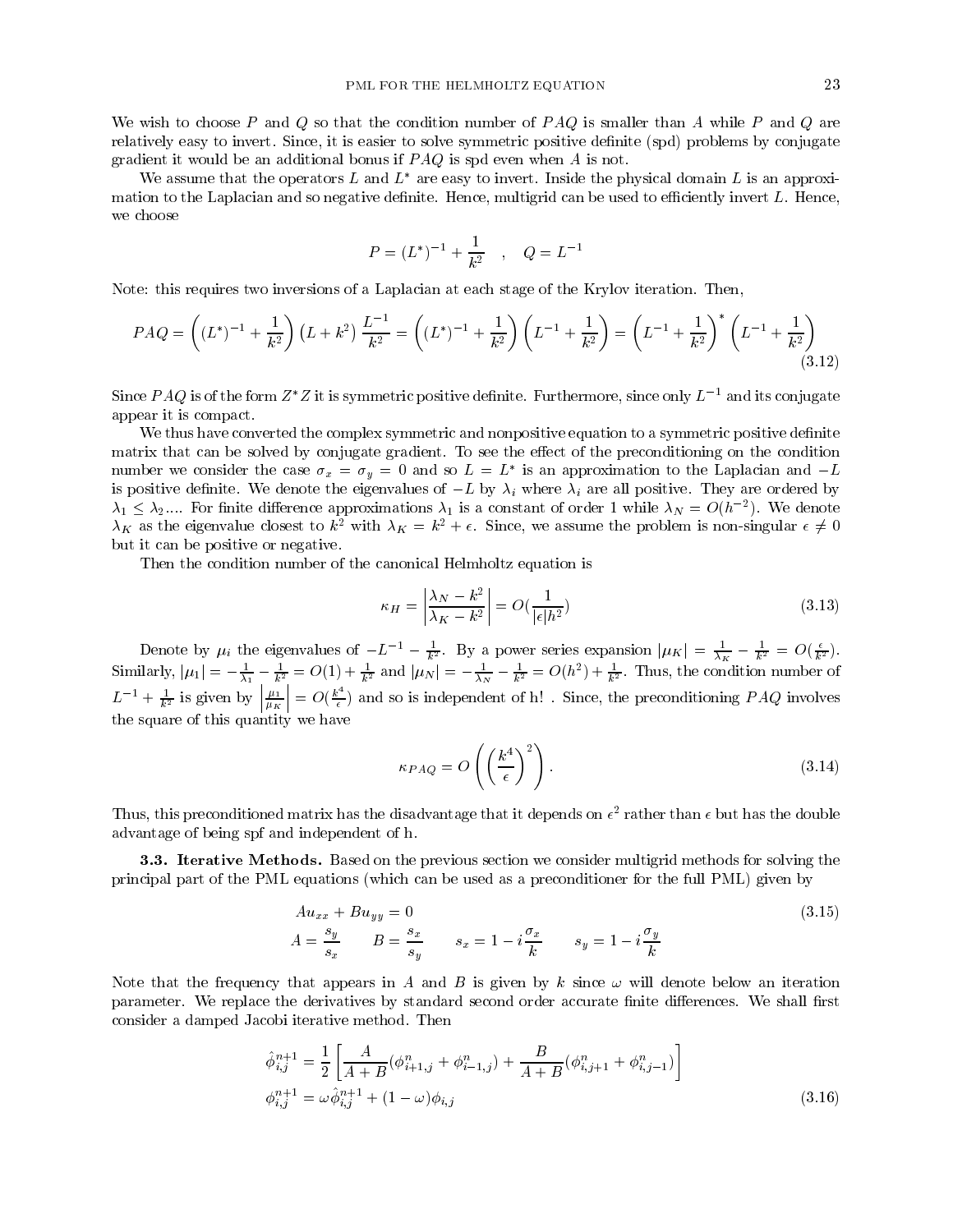Fourier transforming we get

$$
M_{JOR} = 1 - \frac{\omega}{A+B} \left[ A(1 - \cos(\theta)) + B(1 - \cos(\phi)) \right]
$$

We shall only consider the case that  $\sigma_y = 0$  (i.e. waveguide). Then

$$
\frac{A}{A+B} = \frac{s_y^2}{s_x^2 + s_y^2} = \frac{2 - (\frac{\sigma_x}{k})^2 + 2i(\frac{\sigma_x}{k})}{4 + (\frac{\sigma_x}{k})^4}
$$
\n
$$
\frac{B}{A+B} = \frac{s_x^2}{s_x^2 + s_y^2} = \frac{2 + (\frac{\sigma_x}{k})^2 + (\frac{\sigma_x}{k})^4 - 2i(\frac{\sigma_x}{k})}{4 + (\frac{\sigma_x}{k})^4}
$$

For a multigrid smoother we are interested in finding the maximum of  $|M_{JOR}|$  for all high frequencies, i.e. when either  $\sigma$  or  $\varphi$  is greater than  $\Xi$ . Define

$$
G = \max_{\frac{\pi}{2} \leq \theta \leq \pi} \max_{\frac{\pi}{2} \leq \phi \leq \pi} |M(\theta, \phi)|
$$

Consider

$$
M_{JOR}(\theta,0)=1-\frac{\omega A(1-\cos(\theta))}{A+B}=1-\omega(1-\cos(\theta))\frac{2-\left(\frac{\sigma_x}{k}\right)^2+2i\left(\frac{\sigma_x}{k}\right)}{4+\left(\frac{\sigma_x}{k}\right)^4}
$$

If  $\frac{\sigma_x}{k} = \sqrt{2}$  then  $M_{JOR}(\theta, 0) = 1 - \frac{1}{4}\sqrt{2}i\omega(1 - \cos(\theta))$  and so if  $\omega$  is real then  $|M_{JOR}(\theta, 0)| > 1$ . Choosing  $\omega$ complex does not help as can be verified by checking  $|M_{JOR}(0, \pi)|$ . This is not surprising as it is well known that point methods are not good smoothers when the ratio of the coefficients  $A$  and  $B$  is too large. Instead we consider a damped implicit Jacobi method. Hence, we replace (3.16) by

$$
\hat{\phi}_{i,j}^{n+1} = \frac{1}{2} \left[ \frac{A}{A+B} (\hat{\phi}_{i+1,j}^{n+1} + \hat{\phi}_{i-1,j}^{n+1}) + \frac{B}{A+B} (\phi_{i,j+1}^n + \phi_{i,j-1}^n) \right]
$$
  

$$
\phi_{i,j}^{n+1} = \omega \hat{\phi}_{i,j}^{n+1} + (1-\omega)\phi_{i,j}
$$
 (3.17)

Now

$$
M_{IJOR}(\theta,\phi) = 1 - \omega \frac{A(1 - \cos(\theta)) + B(1 - \cos(\phi))}{A(1 - \cos(\theta)) + B}
$$

However,

$$
M_{IJOR}(\frac{\pi}{2}, \phi) = M_{JOR}(\frac{\pi}{2}, \phi)
$$

It can again be verified that if  $\frac{\sigma_x}{k} > \sqrt{2}$  then  $|M_{IJOR}(\theta, \frac{\pi}{2})| > 1$  even with a complex  $\omega$ . So implicit Jacobi improves the convergence rate for small  $\frac{v}{k}$  but does not allow larger values of  $\frac{v}{k}$ .

**3.4. Hyperbolic Approach.** An alternative method to generating multigrid methods is to convert the steady state equation to a hyperbolic equation in (pseudo-time) and then to march this to a steady state using multigrid with the hyperbolic solver as the smoother (see for example [2]). This usually gives a slower convergence rate than converting the steady state to a parabolic equation. However, in many cases it is more robust for a large class of problems. We first consider the first order system for linear acoustics with no mean flow.

$$
p_t - i\omega p = c (u_x + v_y)
$$
  
\n
$$
u_t - i\omega u = cp_x
$$
  
\n
$$
v_t - i\omega v = cp_y
$$
\n(3.18)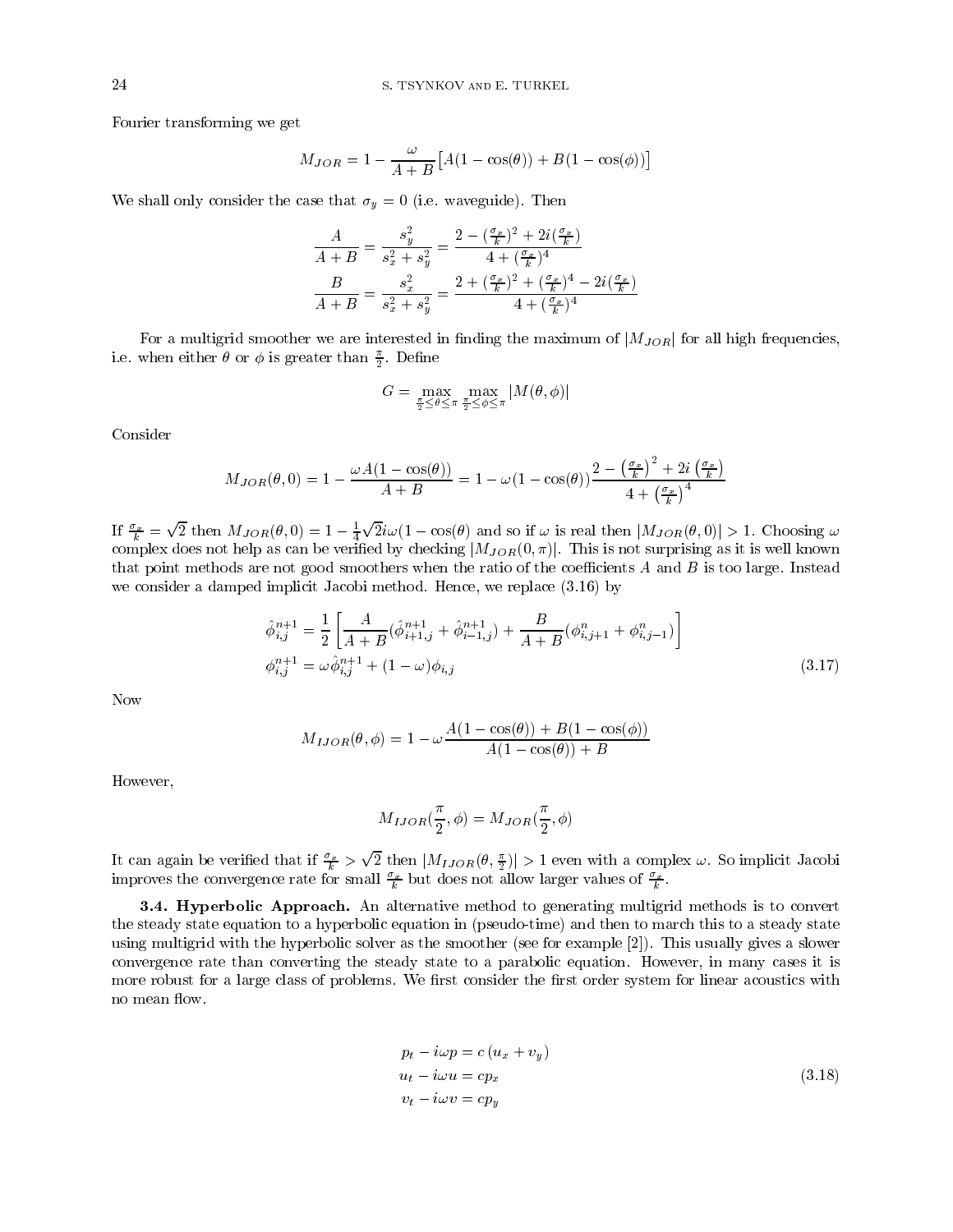We can convert this to a second order equation for the pressure,  $p$ , getting

$$
p_{tt} - 2i\omega p_t = c^2 \left( p_{xx} + p_{yy} \right) + \omega^2 p \tag{3.19}
$$

Assuming  $p \thicksim e^{i \omega}$  a straightforward dispersion analysis shows that this equation has plane wave solutions depending on  $k+\omega$ . We can approximate the first order system using Runge-Kutta in time or the second order equation using central differences in space and time. One usually adds an artificial viscosity or upwinding to remove the high frequency errors.

We next consider a similar procedure for the PML equations. For simplicity we set  $c = 1$  and then rewrite (1.2) as

$$
(i\omega + \sigma_x)(i\omega + \sigma_y)p = i\omega (u_x + v_y)
$$
  
\n
$$
i\omega (i\omega + \sigma_x)u = (i\omega + \sigma_y)p_x
$$
  
\n
$$
i\omega (i\omega + \sigma_y)v = (i\omega + \sigma_x)p_y
$$
\n(3.20)

Beginning with (3.20) we add the time derivative back again to get a smoother in pseudo-time. Thus,

$$
(\frac{\partial}{\partial t} + \sigma_x)(\frac{\partial}{\partial t} + \sigma_y)p + (i\omega + \sigma_x)(i\omega + \sigma_y)p = \frac{\partial}{\partial t}(u_x + v_y) + i\omega(u_x + v_y)
$$

$$
\frac{\partial}{\partial t}(\frac{\partial}{\partial t} + \sigma_x)u + i\omega(i\omega + \sigma_x)u = (\frac{\partial}{\partial t} + \sigma_y)p_x + (i\omega + \sigma_y)p_x
$$
(3.21)
$$
\frac{\partial}{\partial t}(\frac{\partial}{\partial t} + \sigma_y)v + i\omega(i\omega + \sigma_y)v = (\frac{\partial}{\partial t} + \sigma_x)p_y + (i\omega + \sigma_x)p_y
$$

Assuming  $\sigma_x,\sigma_y$  are constant we arrive at a sixth order equation for the pressure

$$
\begin{aligned}\n&\left[\frac{\partial}{\partial t}(\frac{\partial}{\partial t} + \sigma_x) + i\omega(i\omega + \sigma_x)\right] \left[\frac{\partial}{\partial t}(\frac{\partial}{\partial t} + \sigma_y) + i\omega(i\omega + \sigma_y)\right] \\
&\left[(\frac{\partial}{\partial t} + \sigma_x)(\frac{\partial}{\partial t} + \sigma_x) + (i\omega + \sigma_x)(i\omega + \sigma_y)\right] p \\
&= (\frac{\partial}{\partial t} + i\omega) \left[\frac{\partial}{\partial t}(\frac{\partial}{\partial t} + \sigma_y) + i\omega(i\omega + \sigma_y)\right] \left[\frac{\partial}{\partial t} + \sigma_y + i\omega + \sigma_y\right] p_{xx} \\
&+ (\frac{\partial}{\partial t} + i\omega) \left[\frac{\partial}{\partial t}(\frac{\partial}{\partial t} + \sigma_x) + i\omega(i\omega + \sigma_x)\right] \left[\frac{\partial}{\partial t} + \sigma_x + i\omega + \sigma_x\right] p_{yy}\n\end{aligned}
$$

If we rourier transform this in time,  $p \sim e^-$  , then we recover (1.4) for  $\kappa + \omega$ .